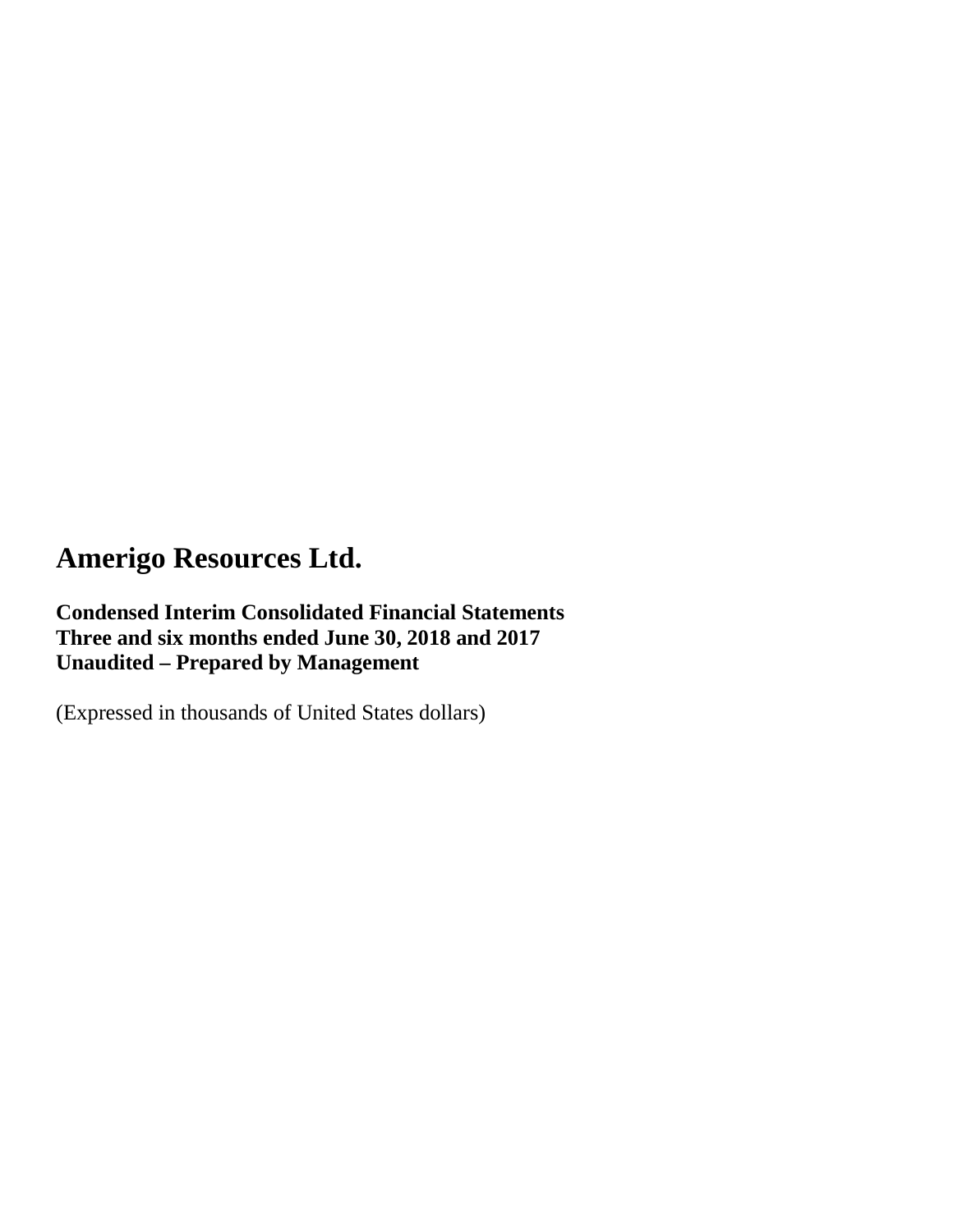### **Amerigo Resources Ltd. Condensed Interim Consolidated Statements of Financial Position - Unaudited**

#### (expressed in thousands of U.S. dollars)

| 2018<br>2017<br>\$<br><b>Notes</b><br>\$<br><b>Assets</b><br><b>Current assets</b><br>12<br>21,390<br>27,524<br>Cash and cash equivalents<br>7,710<br>Trade and settlement receivables<br>6,433<br>1,627<br>1,640<br>Taxes receivable<br>762<br>1,408<br>Prepaid expenses<br>8,617<br>7,792<br>Inventories<br>$\overline{4}$<br>248<br>6<br>Interest rate swap<br>39,090<br>46,061<br><b>Non-current assets</b><br>5<br>191,728<br>176,011<br>Property, plant and equipment<br>4,509<br>4,384<br>Intangible assets<br>2,155<br>3,014<br>Investments<br>919<br>931<br>Other non-current assets<br>40<br>23<br>Deferred income tax asset<br>238,316<br>230,549<br><b>Total assets</b><br><b>Liabilities</b><br><b>Current liabilities</b><br>18,890<br>20,810<br>6<br>Current portion of borrowings<br>13,052<br>15,930<br>Trade and other payables<br>$\overline{2}$<br>11,526<br>11,990<br>DET royalties<br>3,368<br>1,446<br>Current income tax liabilities<br>983<br>1,151<br>7, 13<br>Current portion of derivative<br>6<br>190<br>Interest rate swap<br>48,775<br>50,561<br><b>Non-current liabilities</b><br>6<br>46,671<br>42,257<br><b>Borrowings</b><br>26,876<br>27,775<br>Deferred income tax liability<br>11,042<br>10,905<br>Derivative<br>7, 13<br>995<br>981<br>Severance provisions<br>368<br>Other non-current liabilities<br>656<br>132.373<br>135,489<br><b>Total liabilities</b><br>8<br><b>Equity</b><br>78,954<br>79,278<br>Share capital<br>8,875<br>7,916<br>Other reserves<br>(992)<br>Accumulated other comprehensive loss<br>(1, 561)<br>16,235<br>12,298<br>Retained earnings<br>102,827<br>98,176<br>Total equity<br><b>Total equity and liabilities</b><br>238,316<br>230,549<br><b>Commitments</b><br>14 |  | <b>June 30,</b> | December 31, |
|----------------------------------------------------------------------------------------------------------------------------------------------------------------------------------------------------------------------------------------------------------------------------------------------------------------------------------------------------------------------------------------------------------------------------------------------------------------------------------------------------------------------------------------------------------------------------------------------------------------------------------------------------------------------------------------------------------------------------------------------------------------------------------------------------------------------------------------------------------------------------------------------------------------------------------------------------------------------------------------------------------------------------------------------------------------------------------------------------------------------------------------------------------------------------------------------------------------------------------------------------------------------------------------------------------------------------------------------------------------------------------------------------------------------------------------------------------------------------------------------------------------------------------------------------------------------------------------------------------------------------------------------------------------------------------------------------------------------------------------|--|-----------------|--------------|
|                                                                                                                                                                                                                                                                                                                                                                                                                                                                                                                                                                                                                                                                                                                                                                                                                                                                                                                                                                                                                                                                                                                                                                                                                                                                                                                                                                                                                                                                                                                                                                                                                                                                                                                                        |  |                 |              |
|                                                                                                                                                                                                                                                                                                                                                                                                                                                                                                                                                                                                                                                                                                                                                                                                                                                                                                                                                                                                                                                                                                                                                                                                                                                                                                                                                                                                                                                                                                                                                                                                                                                                                                                                        |  |                 |              |
|                                                                                                                                                                                                                                                                                                                                                                                                                                                                                                                                                                                                                                                                                                                                                                                                                                                                                                                                                                                                                                                                                                                                                                                                                                                                                                                                                                                                                                                                                                                                                                                                                                                                                                                                        |  |                 |              |
|                                                                                                                                                                                                                                                                                                                                                                                                                                                                                                                                                                                                                                                                                                                                                                                                                                                                                                                                                                                                                                                                                                                                                                                                                                                                                                                                                                                                                                                                                                                                                                                                                                                                                                                                        |  |                 |              |
|                                                                                                                                                                                                                                                                                                                                                                                                                                                                                                                                                                                                                                                                                                                                                                                                                                                                                                                                                                                                                                                                                                                                                                                                                                                                                                                                                                                                                                                                                                                                                                                                                                                                                                                                        |  |                 |              |
|                                                                                                                                                                                                                                                                                                                                                                                                                                                                                                                                                                                                                                                                                                                                                                                                                                                                                                                                                                                                                                                                                                                                                                                                                                                                                                                                                                                                                                                                                                                                                                                                                                                                                                                                        |  |                 |              |
|                                                                                                                                                                                                                                                                                                                                                                                                                                                                                                                                                                                                                                                                                                                                                                                                                                                                                                                                                                                                                                                                                                                                                                                                                                                                                                                                                                                                                                                                                                                                                                                                                                                                                                                                        |  |                 |              |
|                                                                                                                                                                                                                                                                                                                                                                                                                                                                                                                                                                                                                                                                                                                                                                                                                                                                                                                                                                                                                                                                                                                                                                                                                                                                                                                                                                                                                                                                                                                                                                                                                                                                                                                                        |  |                 |              |
|                                                                                                                                                                                                                                                                                                                                                                                                                                                                                                                                                                                                                                                                                                                                                                                                                                                                                                                                                                                                                                                                                                                                                                                                                                                                                                                                                                                                                                                                                                                                                                                                                                                                                                                                        |  |                 |              |
|                                                                                                                                                                                                                                                                                                                                                                                                                                                                                                                                                                                                                                                                                                                                                                                                                                                                                                                                                                                                                                                                                                                                                                                                                                                                                                                                                                                                                                                                                                                                                                                                                                                                                                                                        |  |                 |              |
|                                                                                                                                                                                                                                                                                                                                                                                                                                                                                                                                                                                                                                                                                                                                                                                                                                                                                                                                                                                                                                                                                                                                                                                                                                                                                                                                                                                                                                                                                                                                                                                                                                                                                                                                        |  |                 |              |
|                                                                                                                                                                                                                                                                                                                                                                                                                                                                                                                                                                                                                                                                                                                                                                                                                                                                                                                                                                                                                                                                                                                                                                                                                                                                                                                                                                                                                                                                                                                                                                                                                                                                                                                                        |  |                 |              |
|                                                                                                                                                                                                                                                                                                                                                                                                                                                                                                                                                                                                                                                                                                                                                                                                                                                                                                                                                                                                                                                                                                                                                                                                                                                                                                                                                                                                                                                                                                                                                                                                                                                                                                                                        |  |                 |              |
|                                                                                                                                                                                                                                                                                                                                                                                                                                                                                                                                                                                                                                                                                                                                                                                                                                                                                                                                                                                                                                                                                                                                                                                                                                                                                                                                                                                                                                                                                                                                                                                                                                                                                                                                        |  |                 |              |
|                                                                                                                                                                                                                                                                                                                                                                                                                                                                                                                                                                                                                                                                                                                                                                                                                                                                                                                                                                                                                                                                                                                                                                                                                                                                                                                                                                                                                                                                                                                                                                                                                                                                                                                                        |  |                 |              |
|                                                                                                                                                                                                                                                                                                                                                                                                                                                                                                                                                                                                                                                                                                                                                                                                                                                                                                                                                                                                                                                                                                                                                                                                                                                                                                                                                                                                                                                                                                                                                                                                                                                                                                                                        |  |                 |              |
|                                                                                                                                                                                                                                                                                                                                                                                                                                                                                                                                                                                                                                                                                                                                                                                                                                                                                                                                                                                                                                                                                                                                                                                                                                                                                                                                                                                                                                                                                                                                                                                                                                                                                                                                        |  |                 |              |
|                                                                                                                                                                                                                                                                                                                                                                                                                                                                                                                                                                                                                                                                                                                                                                                                                                                                                                                                                                                                                                                                                                                                                                                                                                                                                                                                                                                                                                                                                                                                                                                                                                                                                                                                        |  |                 |              |
|                                                                                                                                                                                                                                                                                                                                                                                                                                                                                                                                                                                                                                                                                                                                                                                                                                                                                                                                                                                                                                                                                                                                                                                                                                                                                                                                                                                                                                                                                                                                                                                                                                                                                                                                        |  |                 |              |
|                                                                                                                                                                                                                                                                                                                                                                                                                                                                                                                                                                                                                                                                                                                                                                                                                                                                                                                                                                                                                                                                                                                                                                                                                                                                                                                                                                                                                                                                                                                                                                                                                                                                                                                                        |  |                 |              |
|                                                                                                                                                                                                                                                                                                                                                                                                                                                                                                                                                                                                                                                                                                                                                                                                                                                                                                                                                                                                                                                                                                                                                                                                                                                                                                                                                                                                                                                                                                                                                                                                                                                                                                                                        |  |                 |              |
|                                                                                                                                                                                                                                                                                                                                                                                                                                                                                                                                                                                                                                                                                                                                                                                                                                                                                                                                                                                                                                                                                                                                                                                                                                                                                                                                                                                                                                                                                                                                                                                                                                                                                                                                        |  |                 |              |
|                                                                                                                                                                                                                                                                                                                                                                                                                                                                                                                                                                                                                                                                                                                                                                                                                                                                                                                                                                                                                                                                                                                                                                                                                                                                                                                                                                                                                                                                                                                                                                                                                                                                                                                                        |  |                 |              |
|                                                                                                                                                                                                                                                                                                                                                                                                                                                                                                                                                                                                                                                                                                                                                                                                                                                                                                                                                                                                                                                                                                                                                                                                                                                                                                                                                                                                                                                                                                                                                                                                                                                                                                                                        |  |                 |              |
|                                                                                                                                                                                                                                                                                                                                                                                                                                                                                                                                                                                                                                                                                                                                                                                                                                                                                                                                                                                                                                                                                                                                                                                                                                                                                                                                                                                                                                                                                                                                                                                                                                                                                                                                        |  |                 |              |
|                                                                                                                                                                                                                                                                                                                                                                                                                                                                                                                                                                                                                                                                                                                                                                                                                                                                                                                                                                                                                                                                                                                                                                                                                                                                                                                                                                                                                                                                                                                                                                                                                                                                                                                                        |  |                 |              |
|                                                                                                                                                                                                                                                                                                                                                                                                                                                                                                                                                                                                                                                                                                                                                                                                                                                                                                                                                                                                                                                                                                                                                                                                                                                                                                                                                                                                                                                                                                                                                                                                                                                                                                                                        |  |                 |              |
|                                                                                                                                                                                                                                                                                                                                                                                                                                                                                                                                                                                                                                                                                                                                                                                                                                                                                                                                                                                                                                                                                                                                                                                                                                                                                                                                                                                                                                                                                                                                                                                                                                                                                                                                        |  |                 |              |
|                                                                                                                                                                                                                                                                                                                                                                                                                                                                                                                                                                                                                                                                                                                                                                                                                                                                                                                                                                                                                                                                                                                                                                                                                                                                                                                                                                                                                                                                                                                                                                                                                                                                                                                                        |  |                 |              |
|                                                                                                                                                                                                                                                                                                                                                                                                                                                                                                                                                                                                                                                                                                                                                                                                                                                                                                                                                                                                                                                                                                                                                                                                                                                                                                                                                                                                                                                                                                                                                                                                                                                                                                                                        |  |                 |              |
|                                                                                                                                                                                                                                                                                                                                                                                                                                                                                                                                                                                                                                                                                                                                                                                                                                                                                                                                                                                                                                                                                                                                                                                                                                                                                                                                                                                                                                                                                                                                                                                                                                                                                                                                        |  |                 |              |
|                                                                                                                                                                                                                                                                                                                                                                                                                                                                                                                                                                                                                                                                                                                                                                                                                                                                                                                                                                                                                                                                                                                                                                                                                                                                                                                                                                                                                                                                                                                                                                                                                                                                                                                                        |  |                 |              |
|                                                                                                                                                                                                                                                                                                                                                                                                                                                                                                                                                                                                                                                                                                                                                                                                                                                                                                                                                                                                                                                                                                                                                                                                                                                                                                                                                                                                                                                                                                                                                                                                                                                                                                                                        |  |                 |              |
|                                                                                                                                                                                                                                                                                                                                                                                                                                                                                                                                                                                                                                                                                                                                                                                                                                                                                                                                                                                                                                                                                                                                                                                                                                                                                                                                                                                                                                                                                                                                                                                                                                                                                                                                        |  |                 |              |
|                                                                                                                                                                                                                                                                                                                                                                                                                                                                                                                                                                                                                                                                                                                                                                                                                                                                                                                                                                                                                                                                                                                                                                                                                                                                                                                                                                                                                                                                                                                                                                                                                                                                                                                                        |  |                 |              |
|                                                                                                                                                                                                                                                                                                                                                                                                                                                                                                                                                                                                                                                                                                                                                                                                                                                                                                                                                                                                                                                                                                                                                                                                                                                                                                                                                                                                                                                                                                                                                                                                                                                                                                                                        |  |                 |              |
|                                                                                                                                                                                                                                                                                                                                                                                                                                                                                                                                                                                                                                                                                                                                                                                                                                                                                                                                                                                                                                                                                                                                                                                                                                                                                                                                                                                                                                                                                                                                                                                                                                                                                                                                        |  |                 |              |
|                                                                                                                                                                                                                                                                                                                                                                                                                                                                                                                                                                                                                                                                                                                                                                                                                                                                                                                                                                                                                                                                                                                                                                                                                                                                                                                                                                                                                                                                                                                                                                                                                                                                                                                                        |  |                 |              |
|                                                                                                                                                                                                                                                                                                                                                                                                                                                                                                                                                                                                                                                                                                                                                                                                                                                                                                                                                                                                                                                                                                                                                                                                                                                                                                                                                                                                                                                                                                                                                                                                                                                                                                                                        |  |                 |              |
|                                                                                                                                                                                                                                                                                                                                                                                                                                                                                                                                                                                                                                                                                                                                                                                                                                                                                                                                                                                                                                                                                                                                                                                                                                                                                                                                                                                                                                                                                                                                                                                                                                                                                                                                        |  |                 |              |
|                                                                                                                                                                                                                                                                                                                                                                                                                                                                                                                                                                                                                                                                                                                                                                                                                                                                                                                                                                                                                                                                                                                                                                                                                                                                                                                                                                                                                                                                                                                                                                                                                                                                                                                                        |  |                 |              |
|                                                                                                                                                                                                                                                                                                                                                                                                                                                                                                                                                                                                                                                                                                                                                                                                                                                                                                                                                                                                                                                                                                                                                                                                                                                                                                                                                                                                                                                                                                                                                                                                                                                                                                                                        |  |                 |              |

The accompanying notes are an integral part of these condensed interim consolidated financial statements.

#### **Approved by the Board of Directors**

Director Director

"Robert Gayton" "George Ireland"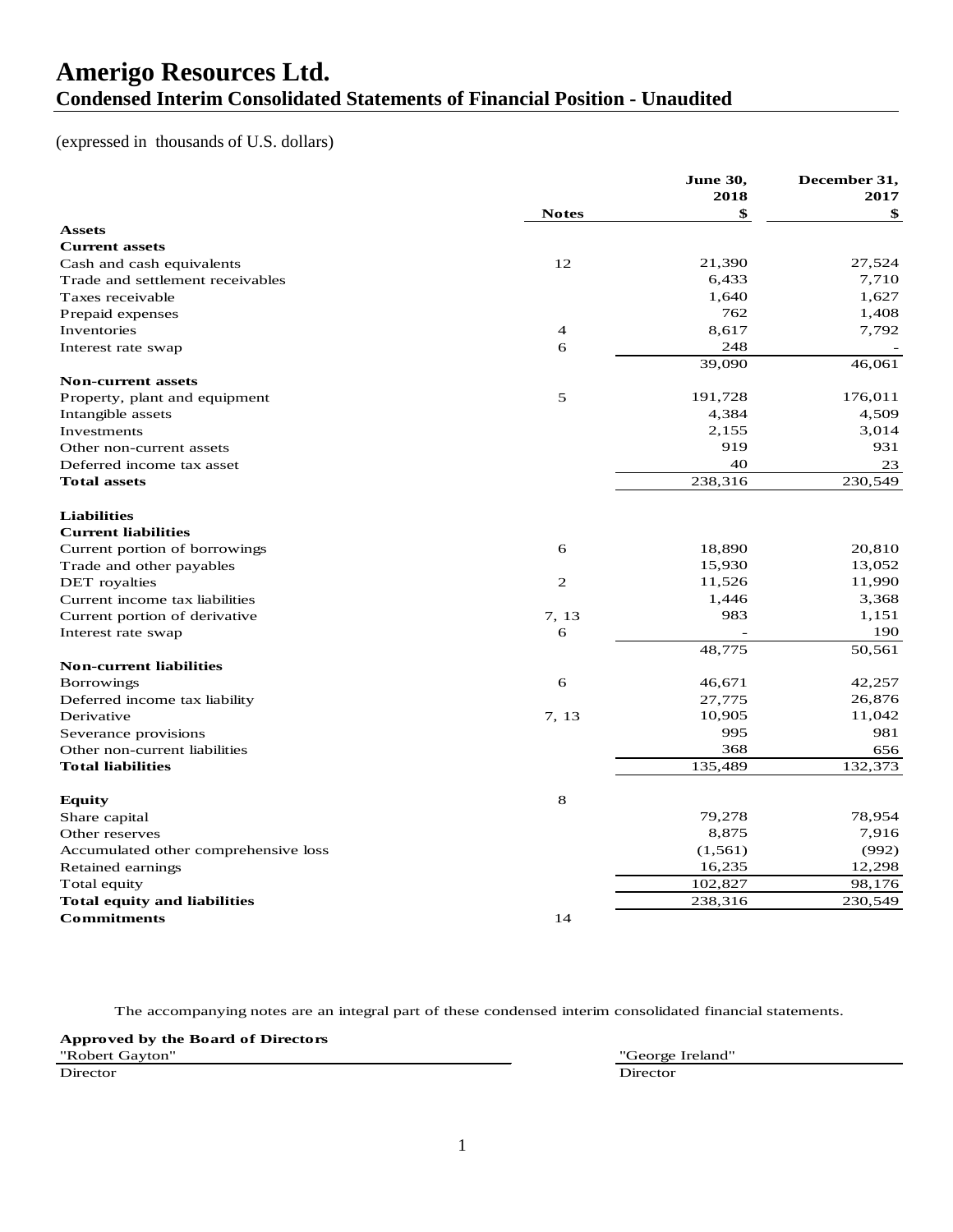### **Condensed Interim Consolidated Statements of Income (Loss) and Comprehensive (Loss) Income - Unaudited**

(expressed in thousands of U.S. dollars)

|                                                                   |              | Three months ended June 30, |             | Six months ended June 30, |               |
|-------------------------------------------------------------------|--------------|-----------------------------|-------------|---------------------------|---------------|
|                                                                   | <b>Notes</b> | 2018                        | 2017        | 2018                      | 2017          |
|                                                                   |              | \$                          | \$          | \$                        | \$            |
| Revenue                                                           | 10           | 32,999                      | 29,860      | 66,880                    | 59,604        |
| Tolling and production costs                                      | 11(a)        | (27, 209)                   | (26, 166)   | (55, 926)                 | (53, 927)     |
| Gross profit                                                      |              | 5,790                       | 3,694       | 10,954                    | 5,677         |
| Other expenses                                                    |              |                             |             |                           |               |
| General and administration                                        | 11(b)        | (895)                       | (729)       | (2, 453)                  | (1,682)       |
| Derivative to related parties including changes in fair value     | 11(c)        | 239                         | (2, 472)    | (175)                     | (3,565)       |
| Other (expenses) gains                                            | 11(d)        | (404)                       | (20)        | (138)                     | 13            |
|                                                                   |              | (1,060)                     | (3,221)     | (2,766)                   | (5,234)       |
| <b>Operating profit</b>                                           |              | 4,730                       | 473         | 8,188                     | 443           |
| Finance expense                                                   | 11(e)        | (912)                       | (1,662)     | (1, 897)                  | (3,015)       |
|                                                                   |              | (912)                       | (1,662)     | (1, 897)                  | (3,015)       |
| Income (loss) before income tax                                   |              | 3,818                       | (1, 189)    | 6,291                     | (2,572)       |
| Income tax expense                                                |              | (1,098)                     | (464)       | (2, 354)                  | (391)         |
| Net income (loss)                                                 |              | 2,720                       | (1,653)     | 3,937                     | (2,963)       |
| Other comprehensive (loss) income                                 |              |                             |             |                           |               |
| Items that may be reclassified subsequently to net income (loss): |              |                             |             |                           |               |
| Unrealized (losses) gains on investments, net of tax              |              | (327)                       | 165         | (859)                     | 457           |
| Cumulative translation adjustment                                 |              | 81                          | (165)       | 285                       | (215)         |
| Actuarial gains (losses) on severance provision                   |              | 12                          | (8)         | 5                         | (12)          |
| Other comprehensive (loss) income                                 |              | (234)                       | (8)         | (569)                     | 230           |
| <b>Comprehensive income (loss)</b>                                |              | 2,486                       | (1,661)     | 3,368                     | (2,733)       |
| Weighted average number of shares outstanding, basic              |              | 177,225,479                 | 175,435,635 | 176,861,610               | 175,110,455   |
| Weighted average number of shares outstanding, diluted            |              | 181,213,863                 | 175,435,635 | 180,849,994               | 175, 110, 455 |
| Earnings (loss) per share                                         |              |                             |             |                           |               |
| <b>Basic</b>                                                      |              | 0.02                        | (0.01)      | 0.02                      | (0.02)        |
| Diluted                                                           |              | 0.02                        | (0.01)      | 0.02                      | (0.02)        |

The accompanying notes are an integral part of these condensed interim consolidated financial statements.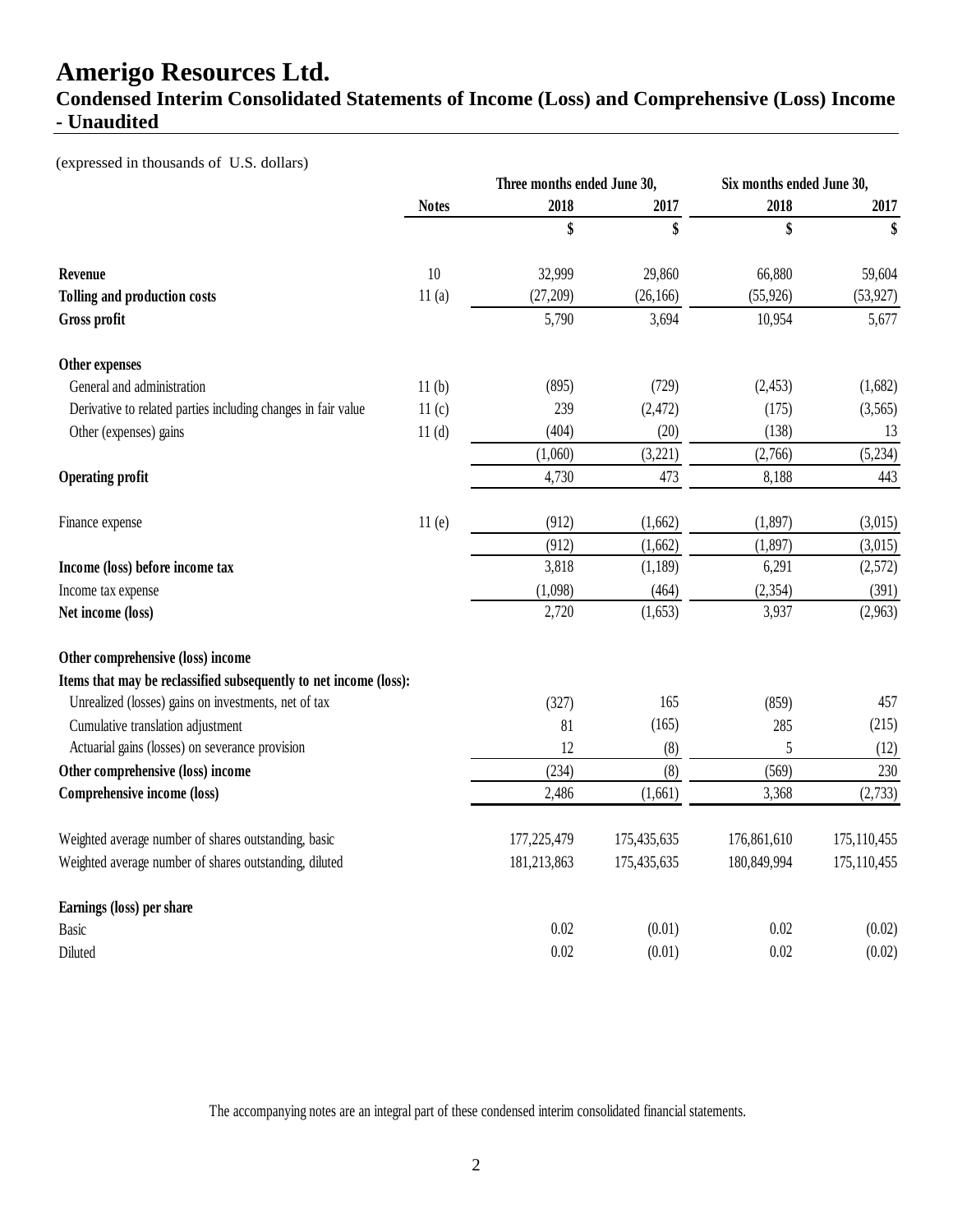### **Amerigo Resources Ltd. Condensed Interim Consolidated Statements of Cash Flows - Unaudited**

(expressed in thousands of U.S. dollars)

|                                                      | Three months ended June 30, |          | Six months ended June 30, |          |
|------------------------------------------------------|-----------------------------|----------|---------------------------|----------|
|                                                      | 2018                        | 2017     | 2018                      | 2017     |
|                                                      | \$                          | \$       | \$                        | \$       |
| Cash flows from operating activities                 |                             |          |                           |          |
| Net income (loss)                                    | 2,720                       | (1,653)  | 3,937                     | (2,963)  |
| Adjustment for items not affecting cash:             |                             |          |                           |          |
| Depreciation and amortization                        | 3,685                       | 3,578    | 7,251                     | 7,162    |
| Unrealized foreign exchange expense (gain)           | 896                         | (171)    | 773                       | (355)    |
| Share-based payments                                 | 312                         | 223      | 996                       | 464      |
| Deferred income tax expense                          | 311                         | 365      | 878                       | 268      |
| Finance expense                                      | (944)                       | 36       | (905)                     | 1,135    |
| Changes in fair value of derivative                  | (483)                       | 2,215    | (305)                     | 3,079    |
| Other                                                | (69)                        | (123)    | (253)                     | (65)     |
|                                                      | 6,428                       | 4,470    | 12,372                    | 8,725    |
| Changes in non-cash working capital                  |                             |          |                           |          |
| Trade, settlement receivables and taxes receivable   | (1,068)                     | 7,763    | 1,123                     | 7,562    |
| Inventories                                          | (1,735)                     | (913)    | (857)                     | 661      |
| Trade and other payables                             | (1, 842)                    | (3,957)  | (952)                     | (4,120)  |
| DET royalties                                        | $\overline{2}$              | (941)    | (464)                     | 1,032    |
| Net cash from operating activities                   | 1,785                       | 6,422    | 11,222                    | 13,860   |
| Cash flows used in investing activities              |                             |          |                           |          |
| Purchase of plant and equipment                      | (9,961)                     | (2,006)  | (20, 235)                 | (2, 457) |
| Net cash used in investing activities                | (9,961)                     | (2,006)  | (20, 235)                 | (2, 457) |
| Cash flows from (used in) financing activities       |                             |          |                           |          |
| Proceeds from borrowings, net of transaction costs   | 8,800                       |          | 14,610                    |          |
| Repayment of borrowings                              | (8,367)                     | (7, 367) | (11, 367)                 | (7, 367) |
| Issuance of shares                                   | 14                          |          | 86                        | 57       |
| Net cash from (used in) financing activities         | 447                         | (7, 367) | 3,329                     | (7,310)  |
| Net (decrease) increase in cash and cash equivalents | (7, 729)                    | (2,951)  | (5,684)                   | 4,093    |
| Effect of exchange rate changes on cash              | (750)                       | (2)      | (450)                     | 130      |
| Cash and cash equivalents - Beginning of period      | 29,869                      | 23,097   | 27,524                    | 15,921   |
| Cash and cash equivalents - End of period            | 21,390                      | 20,144   | 21,390                    | 20,144   |
|                                                      |                             |          |                           |          |

**Supplementary cash flow information (Note 12)**

The accompanying notes are an integral part of these condensed interim consolidated financial statements.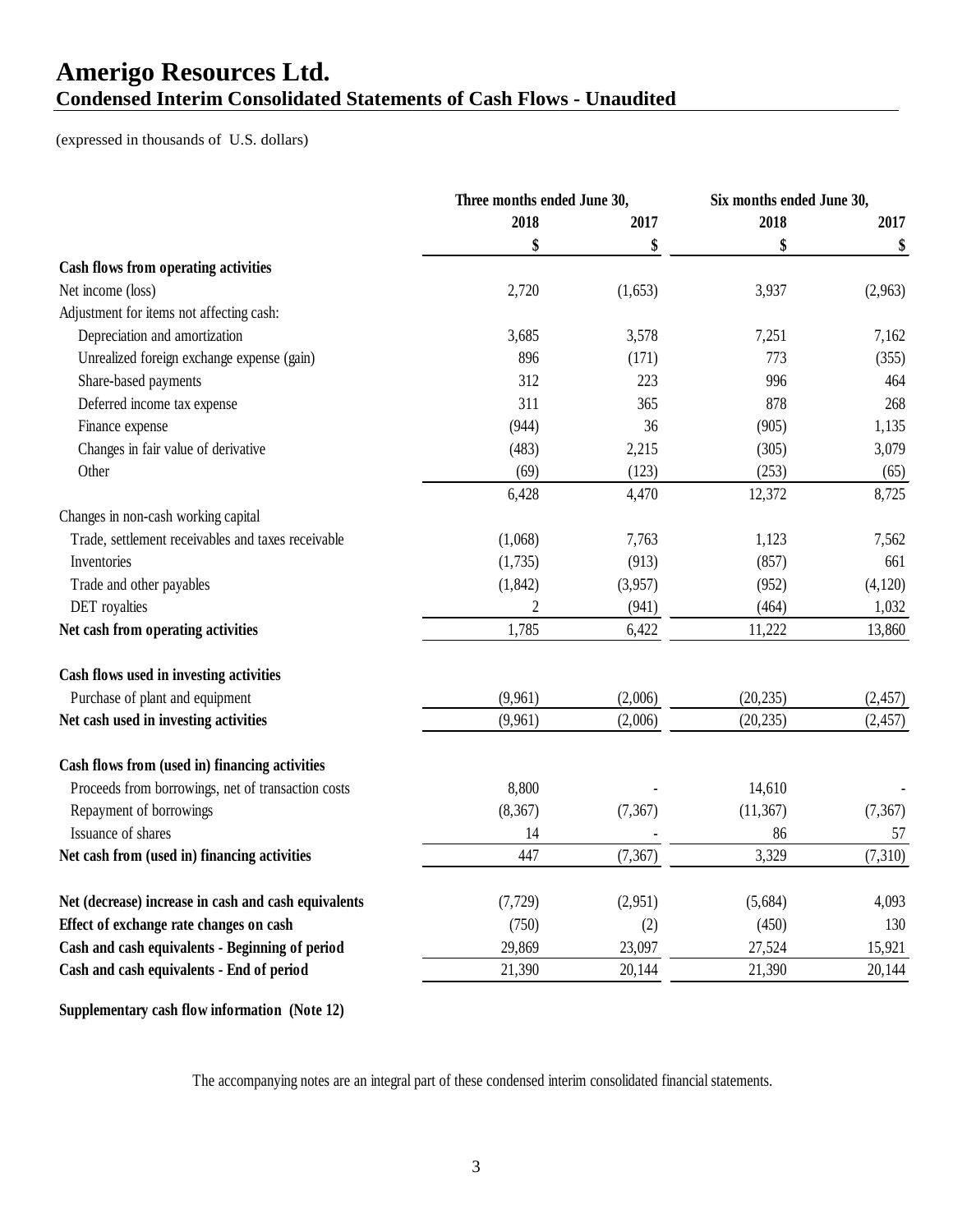### **Amerigo Resources Ltd. Condensed Interim Consolidated Statements of Changes in Equity - Unaudited**

(expressed in thousands of U.S. dollars)

|                                                   | Share capital       |                                                                                             |                    |          |         |                     |
|---------------------------------------------------|---------------------|---------------------------------------------------------------------------------------------|--------------------|----------|---------|---------------------|
|                                                   | Number of<br>shares | <b>Other</b><br><b>Retained</b><br>Amount<br>other<br>earnings<br>reserves<br>comprehensive | <b>Accumulated</b> |          |         | <b>Total equity</b> |
|                                                   |                     |                                                                                             |                    | loss     |         |                     |
|                                                   |                     | \$                                                                                          | \$                 | \$       | \$      | \$                  |
| Balance - January 1, 2017                         | 174,682,058         | 78,168                                                                                      | 7,447              | (2,047)  | 4,309   | 87,877              |
| Share-based payments                              |                     |                                                                                             | 464                |          |         | 464                 |
| Expenses settled with shares (Note 6 (c))         | 403,577             | 196                                                                                         |                    |          |         | 196                 |
| Exercise of share purchase options (Note $8(a)$ ) | 350,000             | 81                                                                                          | (24)               |          |         | 57                  |
| Cumulative translation adjustment                 |                     |                                                                                             |                    | (215)    |         | (215)               |
| Unrealized gains on investments                   |                     |                                                                                             |                    | 457      |         | 457                 |
| Actuarial losses on severance provision           |                     |                                                                                             |                    | (12)     |         | (12)                |
| Net loss                                          |                     | $\tilde{\phantom{a}}$                                                                       |                    | L.       | (2,963) | (2,963)             |
| Balance - June 30, 2017                           | 175,435,635         | 78,445                                                                                      | 7,887              | (1, 817) | 1,346   | 85,861              |
| Share-based payments                              |                     |                                                                                             | 163                |          |         | 163                 |
| Exercise of share purchase options                | 950,000             | 509                                                                                         | (134)              |          |         | 375                 |
| Cumulative translation adjustment                 |                     |                                                                                             |                    | (192)    |         | (192)               |
| Unrealized gains on investments                   |                     |                                                                                             |                    | 1,039    |         | 1,039               |
| Actuarial losses on severance provision           |                     |                                                                                             |                    | (22)     |         | (22)                |
| Net income                                        |                     |                                                                                             |                    |          | 10,952  | 10,952              |
| Balance - December 31, 2017                       | 176,385,635         | 78,954                                                                                      | 7,916              | (992)    | 12,298  | 98,176              |
| Balance - January 1, 2018                         | 176,385,635         | 78,954                                                                                      | 7,916              | (992)    | 12,298  | 98,176              |
| Share-based payments                              |                     |                                                                                             | 996                |          |         | 996                 |
| Expenses settled with shares (Note 6 (c))         | 265,119             | 201                                                                                         |                    |          |         | 201                 |
| Exercise of share purchase options (Note $8(a)$ ) | 600,000             | 123                                                                                         | (37)               |          |         | 86                  |
| Cumulative translation adjustment                 |                     |                                                                                             |                    | 285      |         | 285                 |
| Unrealized losses on investments                  |                     |                                                                                             |                    | (859)    |         | (859)               |
| Actuarial gains on severance provision            |                     |                                                                                             |                    | 5        |         | 5                   |
| Net income                                        |                     |                                                                                             |                    |          | 3,937   | 3,937               |
| Balance - June 30, 2018                           | 177,250,754         | 79,278                                                                                      | 8,875              | (1,561)  | 16,235  | 102,827             |

The accompanying notes are an integral part of these condensed interim consolidated financial statements.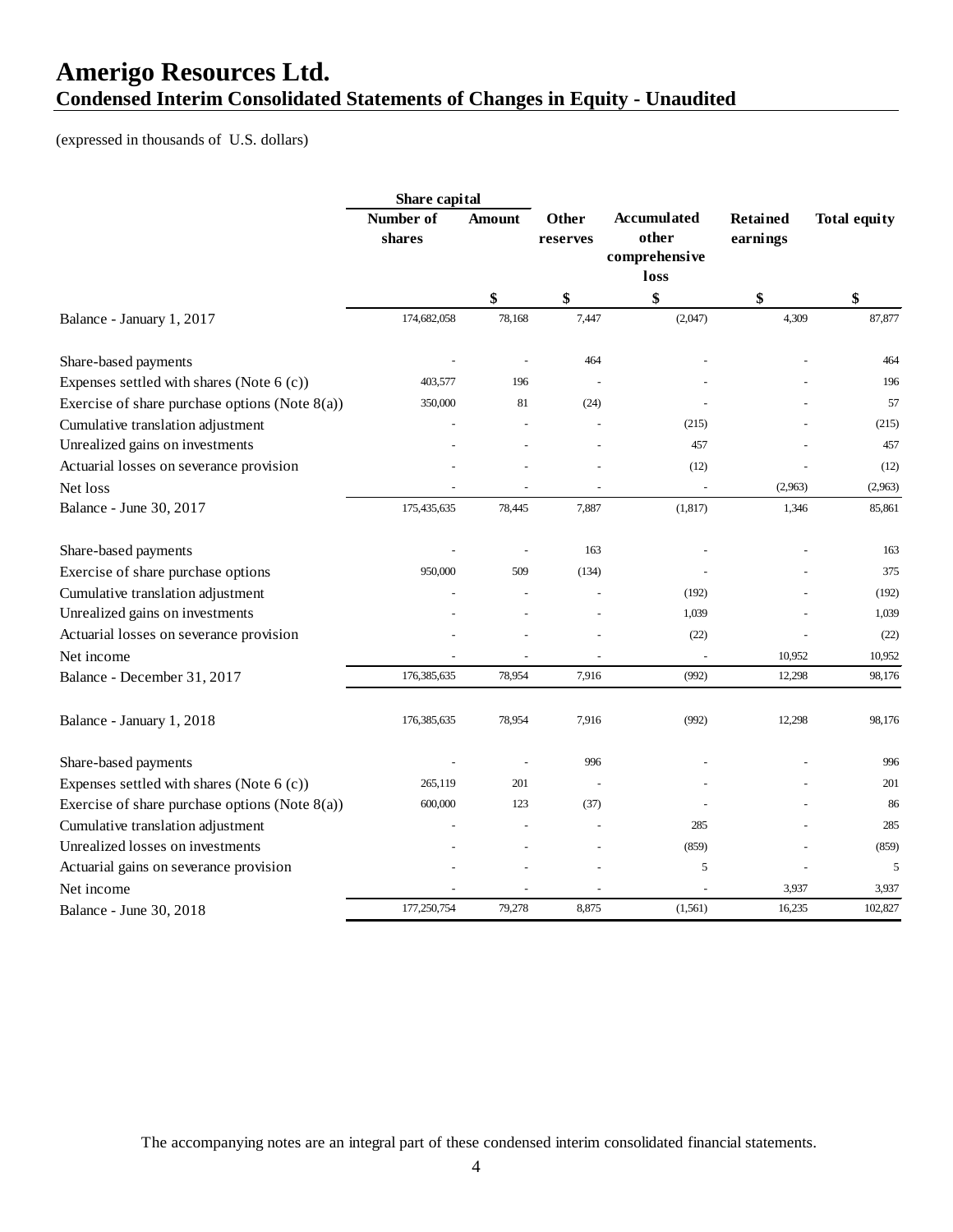Notes to the Condensed Interim Consolidated Financial Statements - Unaudited June 30, 2018

(tabular information expressed in thousands of U.S. dollars)

#### **1) REPORTING ENTITY AND BASIS OF PRESENTATION**

a) Reporting entity

Amerigo Resources Ltd. ("Amerigo" or the "Company") is a company domiciled in Canada. Its shares are listed for trading on the Toronto Stock Exchange and traded in the United States on the OTCQX.

Amerigo owns a 100% interest in Minera Valle Central S.A. ("MVC"), a producer of copper concentrates. MVC, located in Chile, has a long-term contract with the El Teniente Division ("DET") of Corporación Nacional del Cobre de Chile ("Codelco") to process fresh and historic tailings from El Teniente (Note 2). El Teniente, in production since 1905, is the world's largest underground copper mine.

These condensed interim consolidated financial statements ("interim financial statements") of the Company as at and for the three and six months ended June 30, 2018 include the accounts of the Company and its subsidiaries (collectively the "Group").

b) Statement of compliance

These interim financial statements have been prepared in accordance with International Financial Reporting Standards ("IFRS") as issued by the International Accounting Standards Board ("IASB") applicable to the preparation of interim financial statements, including IAS 34, Interim Financial Reporting.

These interim financial statements do not include all the information required for a complete set of IFRS statements and should be read in conjunction with the audited consolidated financial statements of the Company as at and for the year ended December 31, 2017, prepared in accordance with IFRS. However, selected notes are included to explain events and transactions that are significant to an understanding of the changes in the Company's financial position and performance since the last annual consolidated financial statements.

These interim financial statements were authorised for issue by Amerigo's board of directors on July 30, 2018.

c) Significant accounting policies

These interim financial statements follow the same accounting policies and methods of application as the Company's most recent annual financial statements, except for new IFRS pronouncements adopted on January 1, 2018 which were disclosed in the Company's interim financial statements for the three months ended March 21, 2018.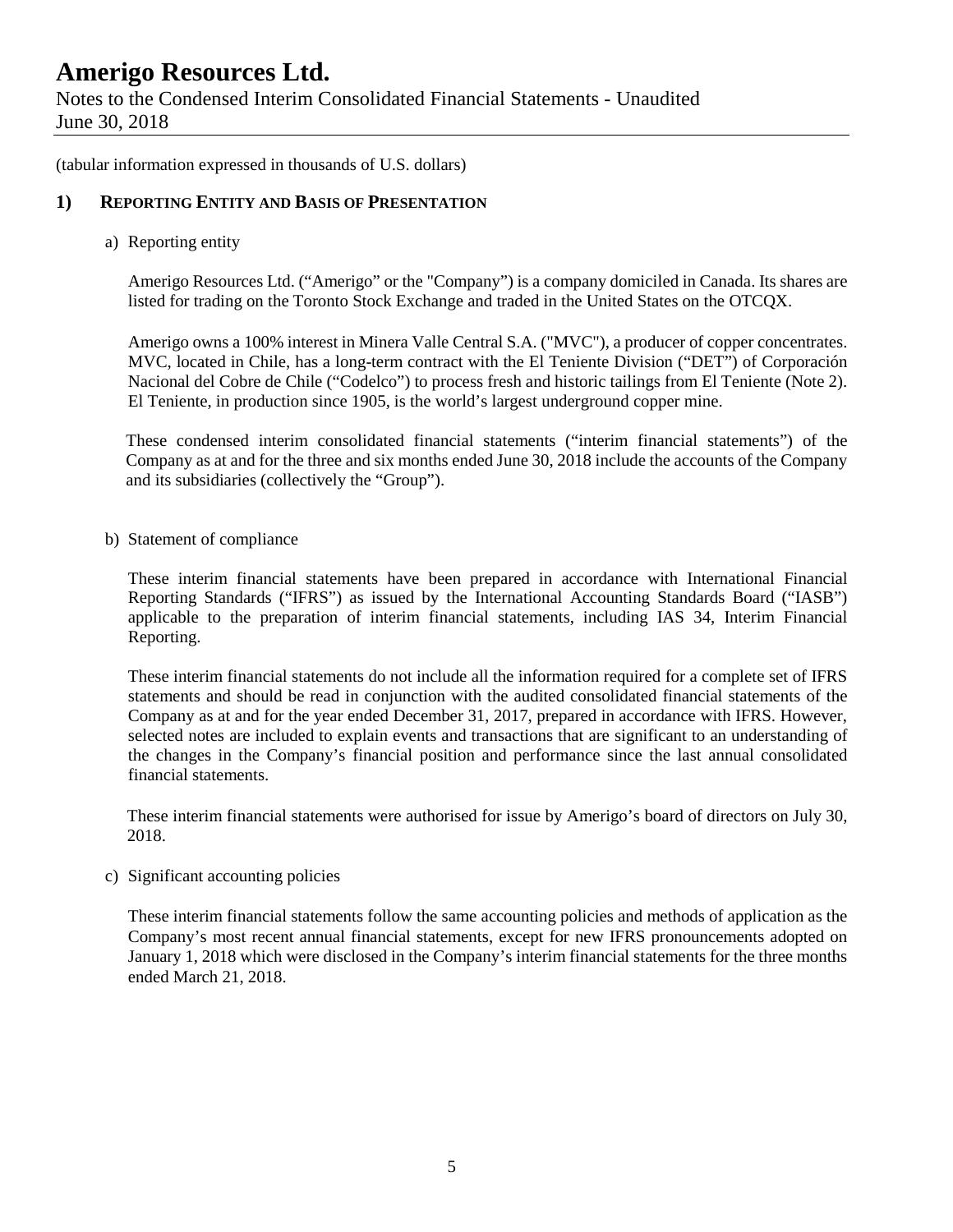Notes to the Condensed Interim Consolidated Financial Statements - Unaudited June 30, 2018

(tabular information expressed in thousands of U.S. dollars)

#### **2) AGREEMENT WITH CODELCO'S EL TENIENTE DIVISION**

MVC has a contract with DET ("the DET Agreement") to process the fresh tailings from El Teniente and the tailings from the Cauquenes and Colihues historic tailings deposits. The Agreement has a term to 2037 for fresh tailings, the earlier of 2033 or deposit depletion for Cauquenes, and the earlier of 2037 or deposit depletion for Colihues.

The DET Agreement establishes a series of royalties from MVC to DET, calculated using the average London Metal Exchange copper price for the month of concentrates production.

The DET Agreement currently operates as a tolling contract under which title to the copper concentrates produced by MVC remains with DET. MVC earns tolling revenue, calculated as the gross value of copper produced at applicable market prices net of notional items. Notional items include treatment and refining charges, DET copper royalties and transportation costs.

Notional royalties for copper concentrates produced from fresh tailings are determined through a sliding scale formula tied to copper prices ranging from \$1.95/lb (13.5%) to \$4.80/lb (28.4%).

Notional royalties for copper concentrates produced from Cauquenes are determined through a sliding scale for copper prices ranging from \$1.95/lb (16%) to \$5.50/lb (39%).

MVC pays a sliding scale global molybdenum royalty for molybdenum prices between \$6.00/lb (3%) and \$40.00/lb (19.7%).

The Agreement anticipates that in the event monthly average prices fall below certain ranges and projections indicate the permanence of such prices over time, the parties will meet to review cost and notional royalty/royalty structures to maintain the Agreement's viability and the equilibrium of the benefits between the parties.

The DET Agreement also contains three early exit options exercisable by DET within 2021 and every three years thereafter only in the event of changes unforeseen at the time the Agreement was entered into. The Company has currently judged the probabilities of DET exercising any of these early exit options as remote.

#### **3) CRITICAL ACCOUNTING ESTIMATES AND JUDGEMENTS**

Estimates and judgements are continually evaluated and are based on historical experience and other factors, including expectations of future events that are believed to be reasonable under the circumstances.

In preparing these interim financial statements, the Company makes judgements, estimates and assumptions concerning the future which may vary from actual results.

The Company's critical accounting estimates and judgements applied in the preparation of these interim financial statements are consistent with those reported in our 2017 annual consolidated financial statements.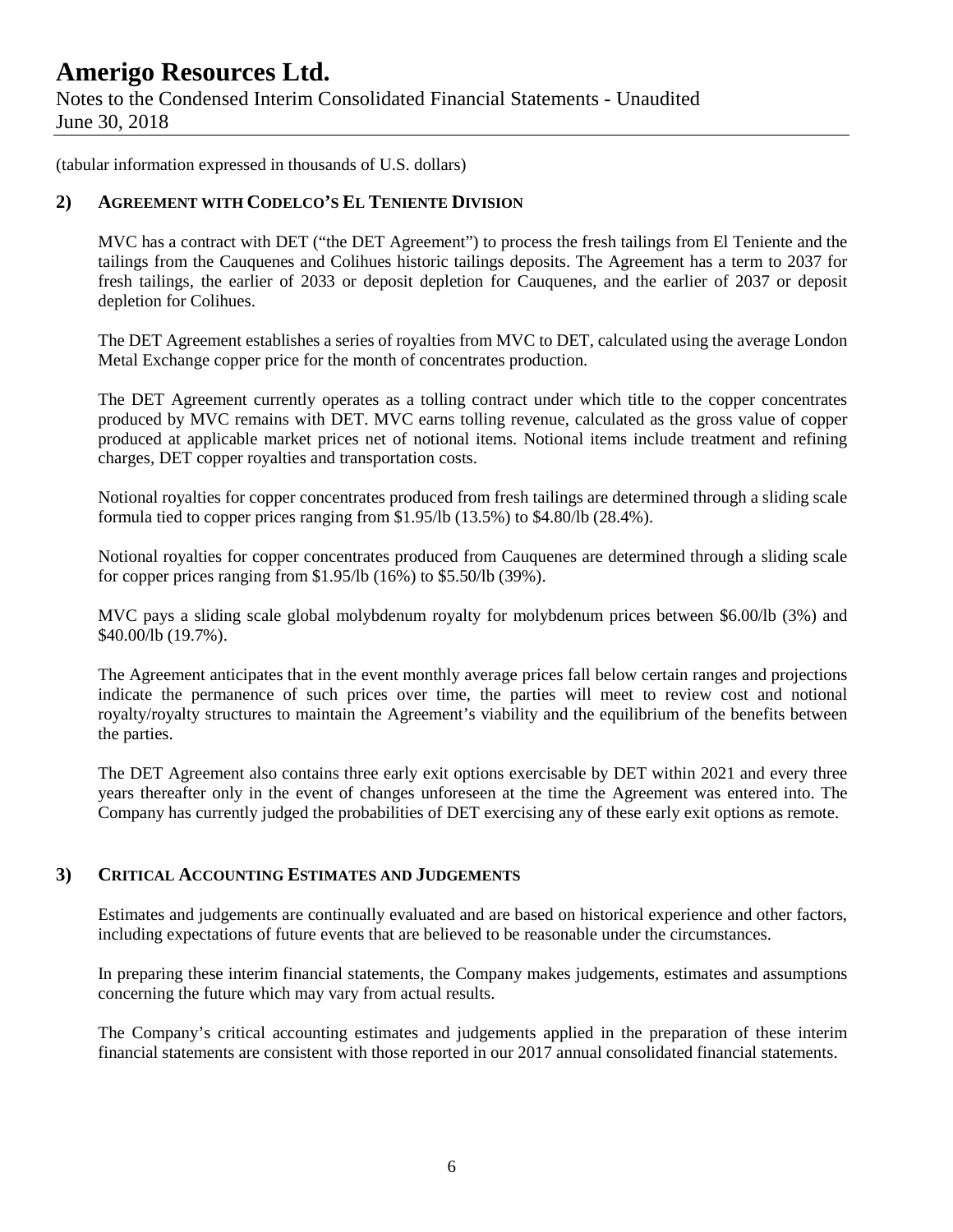Notes to the Condensed Interim Consolidated Financial Statements - Unaudited June 30, 2018

(tabular information expressed in thousands of U.S. dollars)

#### **4) INVENTORIES**

|                                | <b>June 30,</b><br>2018 | December 31,<br>2017 |
|--------------------------------|-------------------------|----------------------|
|                                |                         | \$                   |
| Plant supplies and consumables | 4,573                   | 4,057                |
| Work-in-progress               | 3,998                   | 3,701                |
| Molybdenum concentrates        | 46                      | 34                   |
|                                | 8,617                   | 7,792                |

At June 30, 2018 and December 31, 2017, work-in-progress on the production of copper concentrates under a tolling agreement and molybdenum concentrates were valued at cost.

#### **5) PROPERTY, PLANT AND EQUIPMENT**

|                                |                  | <b>Machinery</b> and |              |
|--------------------------------|------------------|----------------------|--------------|
|                                | <b>Plant and</b> | <b>Equipment and</b> |              |
|                                | infrastructure   | other assets         | <b>Total</b> |
|                                | \$               | \$                   | \$           |
| Six months ended June 30, 2018 |                  |                      |              |
| Opening net book amount        | 159,788          | 16,223               | 176,011      |
| Exchange differences           |                  | (9)                  | (9)          |
| <b>Additions</b>               | 21,400           | 1,510                | 22,910       |
| Disposals                      |                  | (59)                 | (59)         |
| Depreciation charge            | (4,233)          | (2,892)              | (7, 125)     |
| <b>Closing net book amount</b> | 176,955          | 14,773               | 191,728      |
| At June 30, 2018               |                  |                      |              |
| Cost                           | 284,391          | 57,699               | 342,090      |
| Accumulated depreciation       | (107, 436)       | (42, 926)            | (150, 362)   |
| Net book amount                | 176,955          | 14,773               | 191,728      |

At June 30, 2018, property, plant and equipment included \$27.8 million of construction in progress, which was not subject to depreciation (December 31, 2017: \$11.5 million).

Total interest and charges of \$0.8 million were capitalized and included in property, plant and equipment at June 30, 2018 (year ended December 31, 2017: \$0.2 million).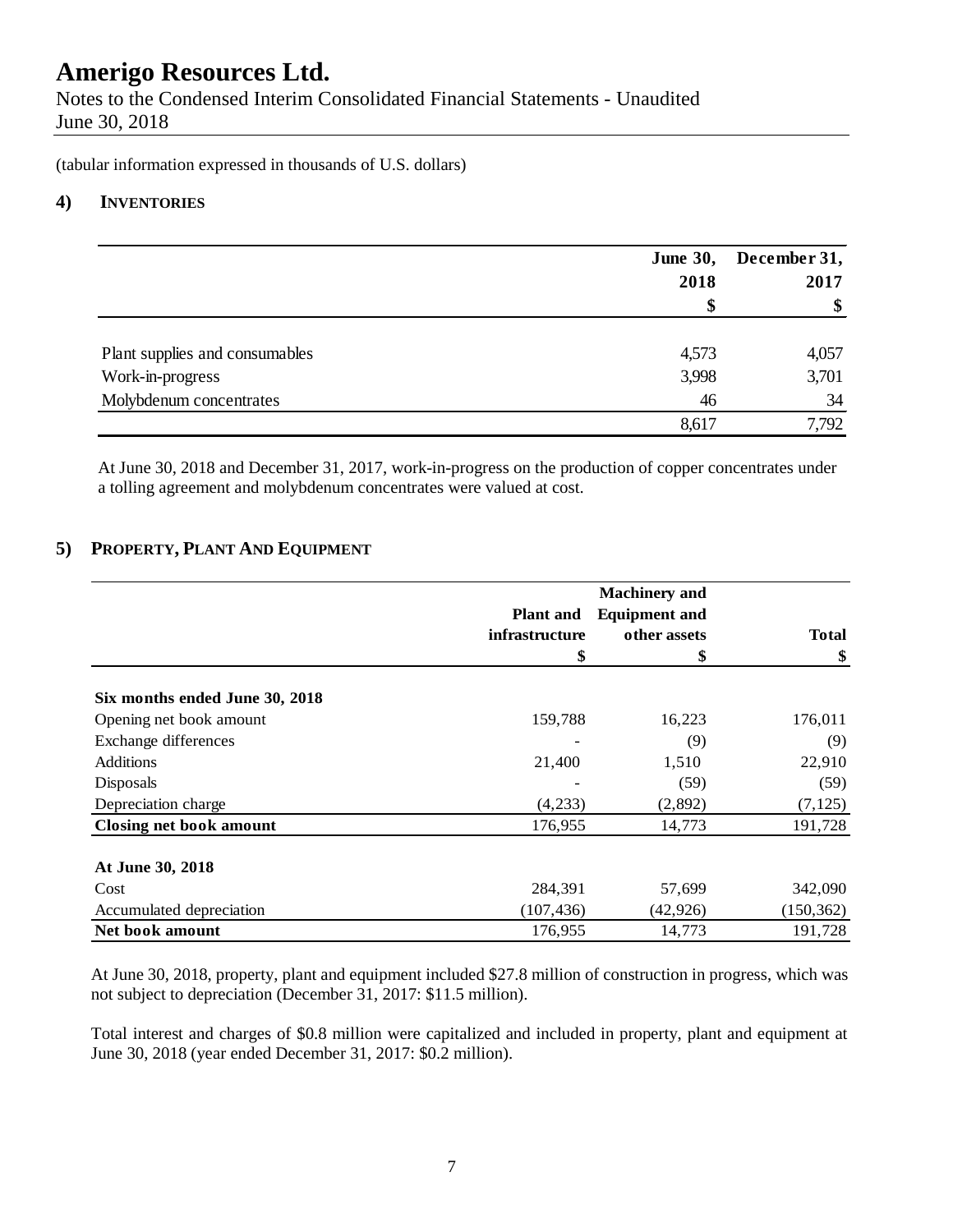Notes to the Condensed Interim Consolidated Financial Statements - Unaudited June 30, 2018

(tabular information expressed in thousands of U.S. dollars)

### **6) BORROWINGS**

|                                                       | <b>June 30,</b><br>2018 | December 31,<br>2017 |
|-------------------------------------------------------|-------------------------|----------------------|
|                                                       | \$                      | \$                   |
| Cauquenes Phase One Loan (Note $6(a)$ )               | 36,422                  | 41,527               |
| Cauquenes Phase Two Loan (Note 6(a))                  | 25,928                  | 11,601               |
|                                                       | 62,350                  | 53,128               |
| DET Price Support Facility (Note 6(b))                | 3,211                   | 9,939                |
|                                                       | 65,561                  | 63,067               |
| Comprise:                                             |                         |                      |
| Short-term debt and current portion of long-term debt | 18,890                  | 20,810               |
| Long-term debt                                        | 46,671                  | 42,257               |
|                                                       | 65,561                  | 63,067               |

a) On March 25, 2015, MVC obtained a \$64.4 million loan facility from Banco Bilbao Vizcaya Argentaria, Chile ("BBVA") and Export Development Canada ("EDC") to finance the Cauquenes Phase One expansion (the "Cauquenes Phase One Loan").

The Cauquenes Phase One Loan has a maximum repayment term of six years consisting of twelve equal semi-annual principal payments of \$5.4 million which commenced on June 30, 2016. The repayment term may be shortened without penalty in accordance with the loan provisions. Interest is paid semi-annually on June and December 30.

Interest on the Phase One Loan is synthetically fixed through an interest rate swap ("IRS"), accounted for at fair value through profit or loss ("FVTPL") at a rate of 5.56% per annum for 75% of the facility. The remaining 25% of the facility is subject to a variable rate based on the US Libor six-month rate, which at June 30, 2018 was 5.34% per annum. The IRS on the Phase One Loan has a term to December 27, 2018.

The balance of the Cauquenes Phase One Loan (net of transaction costs) at June 30, 2018 was \$36.4 million (December 31, 2017: \$41.5 million).

On August 3, 2017, MVC obtained a second financing tranche with BBVA and EDC for a facility (the "Cauquenes Phase Two Loan") of \$35.3 million to finance the Cauquenes Phase Two expansion.

The Cauquenes Phase Two Loan has a maximum repayment term of three years consisting of six equal semi-annual principal payments of \$5.9 million to commence on June 30, 2019. The repayment term may be shortened without penalty in accordance with the loan provisions. Interest is paid semi-annually on June and December 30.

Interest on the Phase Two Loan is synthetically fixed through a second IRS, accounted for at FVTPL, at a rate of 6.02% per annum for 75% of the facility. The remaining 25% of the facility is subject to a variable rate based on the US Libor six-month rate. The IRS on the Phase Two Loan has a term to January 3, 2022.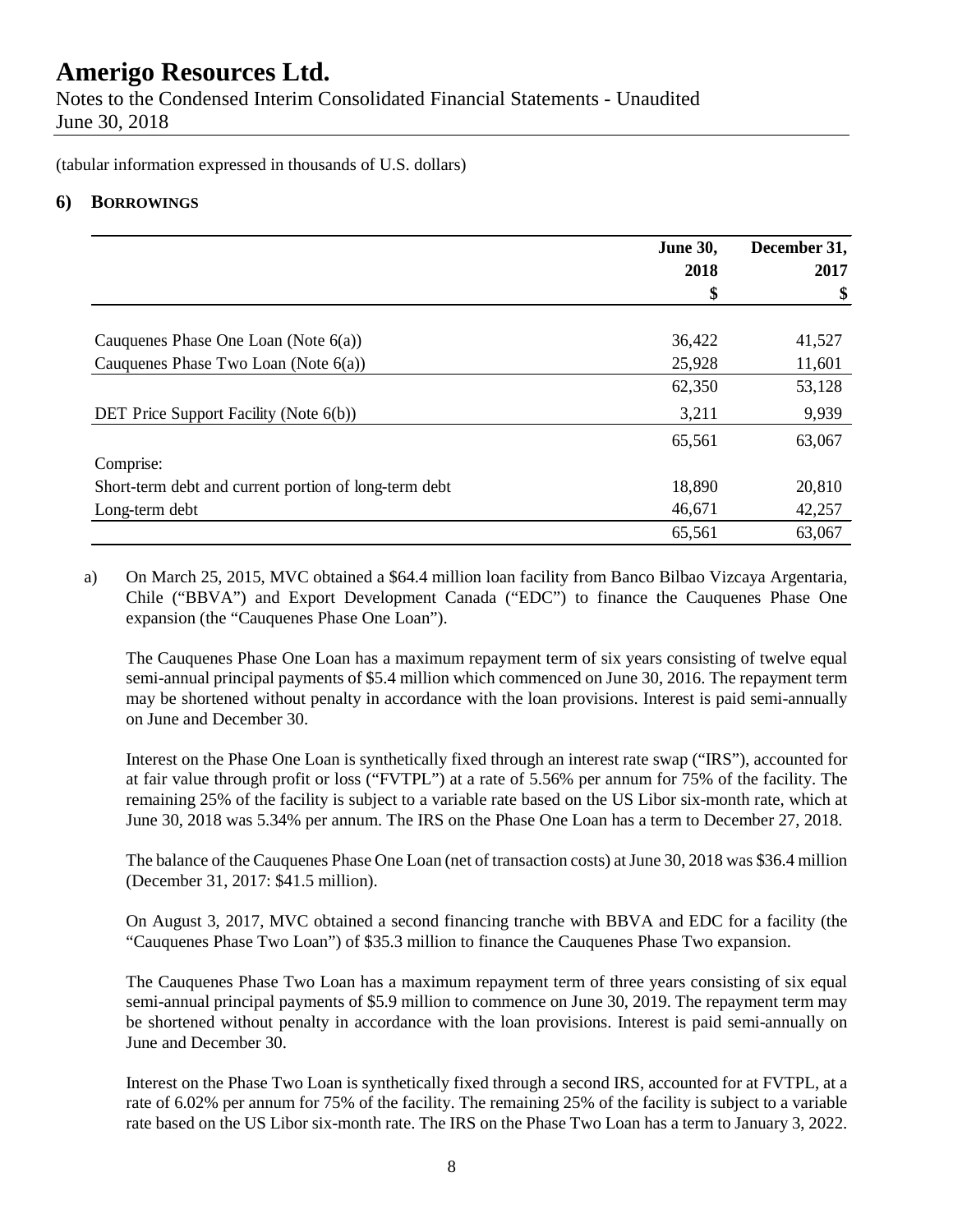Notes to the Condensed Interim Consolidated Financial Statements - Unaudited June 30, 2018

(tabular information expressed in thousands of U.S. dollars)

The balance of the Cauquenes Phase Two Loan (net of transaction costs) at June 30, 2018 was \$25.9 million (December 31, 2017: \$11.6 million).

MVC has provided security for the Cauquenes Phase One and Phase Two loans in the form of a charge on all of MVC's assets.

MVC is required to meet three bank covenants: current ratio (starting on December 31, 2019), tangible net worth and debt service coverage ratio, measured semi-annually on June 30 and December 31. At June 30, 2018, MVC met the debt service coverage ratio (requirement of 1.2) and the tangible net worth ratio (requirement of \$115.0 million).

MVC is also required to have a debt service reserve account ("DSRA") which must be used to: /i/ pay the principal and interest of bank loans and amounts owing under the interest rate swaps if MVC has insufficient funds to make these payments and /ii/ fund MVC's operating expenses. If it becomes necessary to fund MVC's operations with funds from the DSRA, MVC must replenish the DSRA at each month end with funds necessary to maintain a balance equal to one hundred percent of the sum of the principal, interest and interest rate swaps that are payable in the following six months. At June 30, 2018, MVC held DSRA funds in the required amount of \$7.4 million (December 31, 2017: \$7.3 million).

b) In 2015, DET provided to MVC a copper price support facility of \$17.0 million (the "DET Price Support Facility") which bears interest at a rate of 0.6% per month and is subordinate to MVC's bank financing.

The DET Price Support Facility is repayable in the period from January 1, 2017 to December 31, 2019 at a rate of \$1.0 million per month, provided this repayment schedule does not preclude MVC from making the semi-annual principal debt repayments described in Note 6(a).

During the six months ended June 30, 2018 ("YTD-2018"), MVC repaid \$6.0 million towards the DET Price Support Facility (six months ended June 30, 2017 ("YTD-2017"): \$2.0 million). MVC currently anticipates the DET Price Support Facility will be fully repaid in September 2018.

The DET Price Support Facility's balance at June 30, 2018 was \$3.2 million (December 31, 2017: \$9.9 million), including \$0.2 million in accrued interest (December 31, 2017: \$0.9 million).

c) The Company has a \$13.0 million standby line of credit (the "Line of Credit"). The Line of Credit is available from three Company shareholders. Availability is to the later of December 31, 2018 or the date of commencement of commercial production from the Phase Two expansion, up to March 31, 2019.

In 2018, the Company incurred an annual commitment fee of \$0.2 million on the Line of Credit. This was settled with the issuance of 265,119 Company shares (2017: \$0.2 million, settled with 403,577 Company shares).

Amounts drawn from the Line of Credit are subject to a drawdown fee of 1.5% and interest of 1.5% per month.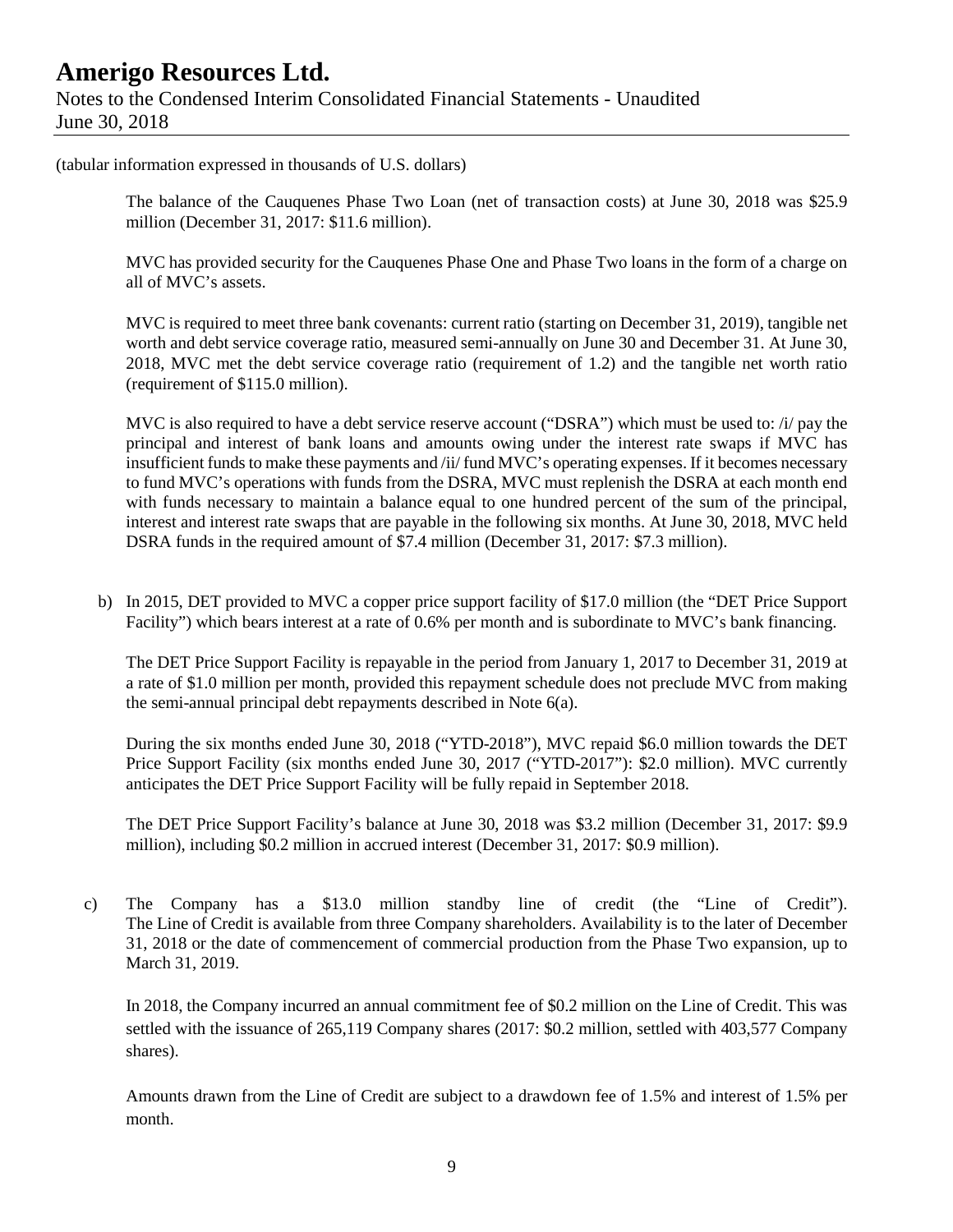Notes to the Condensed Interim Consolidated Financial Statements - Unaudited June 30, 2018

(tabular information expressed in thousands of U.S. dollars)

Principal is payable in the amounts and times permitted under the terms and conditions of the Cauquenes Phase One and Phase Two loans. The Line of Credit is payable by the earlier of December 31, 2019 or the one-year anniversary of payment of the Cauquenes Phase One and Phase Two loans. The Company did not provide security in connection with this facility.

At June 30, 2018, the Company had not drawn funds from the Line of Credit.

#### **7) RELATED PARTY TRANSACTIONS**

a) Derivative

The Company holds its interest in MVC through Amerigo International Holdings Corp. ("Amerigo International"), wholly-owned by the Company except for certain outstanding Class A shares which are owned indirectly by the Company's founders (including the Company's current Executive Chairman). The Class A shares were issued in 2003 as part of a tax-efficient structure for payments granted as consideration to the founders transferring to the Company their option to purchase MVC.

The Class A shareholders are not entitled to any participation in the profits of Amerigo International, except for monthly payments, calculated as follows:

- \$0.01 for each pound of copper equivalent produced from DET tailings by MVC or any successor entity to MVC if the price of copper is under \$0.80/lb, or
- \$0.015 for each pound of copper equivalent produced from DET tailings by MVC or any successor entity to MVC if the price of copper is \$0.80/lb or more.

Under IFRS, the payments constitute a derivative financial instrument which needs to be measured at fair value at each reporting date. Changes in fair value are recorded in profit for the period.

The derivative expense includes the actual monthly payments described above and changes in the derivatives' fair value.

YTD-2018, \$0.5 million was paid or accrued to the Class A shareholders (YTD-2017: \$0.5 million) and the derivative's fair value decreased \$0.3 million (YTD-2017: increase of \$3.1 million), for a total derivative expense of \$0.2 million (YTD-2017: \$3.6 million) (Note 11(c)).

At June 30, 2018, the derivative liability totalled \$11.9 million (December 31, 2017: \$12.2 million), with a current portion of \$1.0 million (December 31, 2017: \$1.2 million) and a long-term portion of \$10.9 million (December 31, 2017: \$11.0 million).

Actual monthly payments outstanding at June 30, 2018 and December 31, 2017 were \$0.1 million.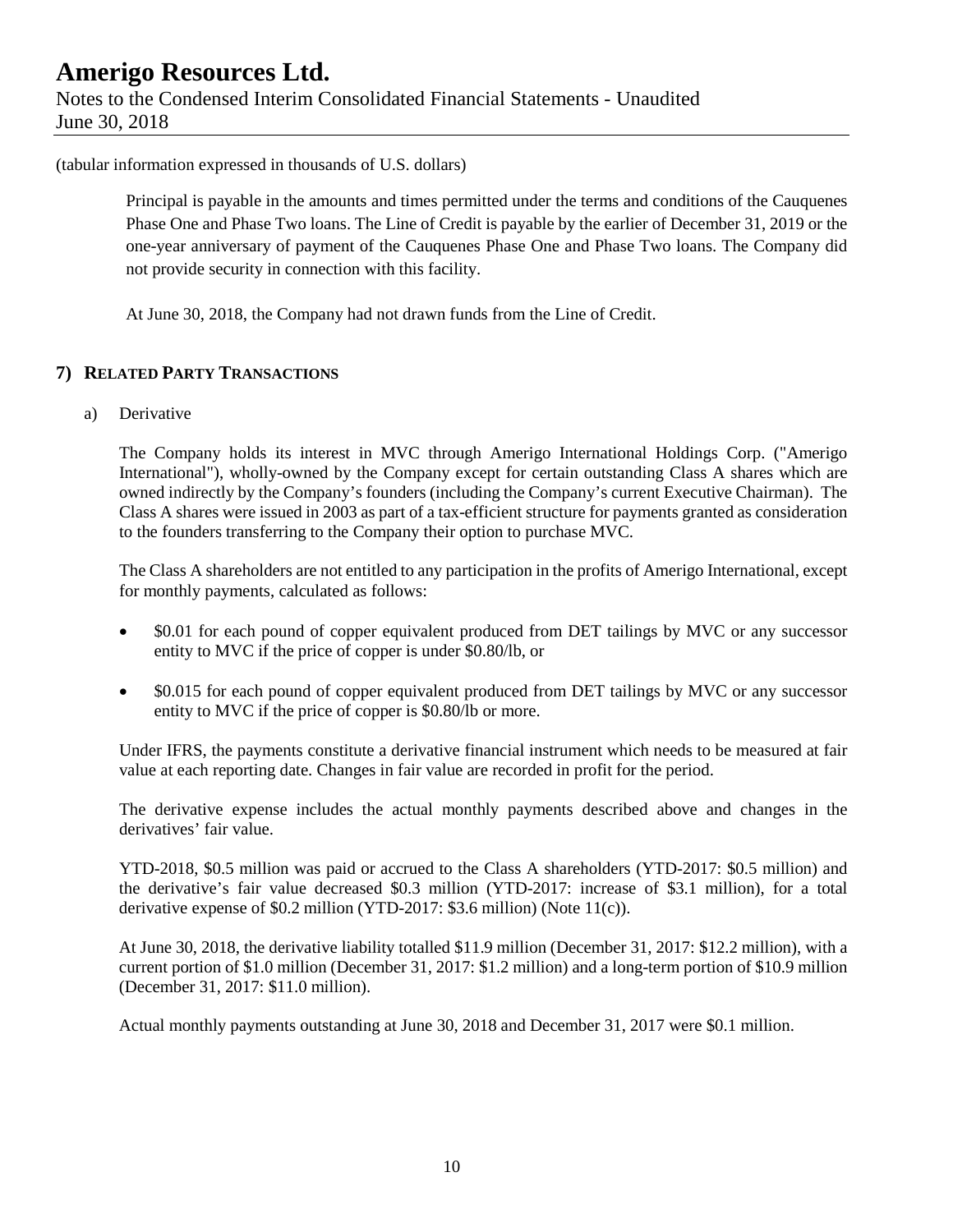Notes to the Condensed Interim Consolidated Financial Statements - Unaudited June 30, 2018

(tabular information expressed in thousands of U.S. dollars)

b) Purchases of Goods and Services

The Company incurred the following fees in connection with companies owned by executive officers and directors and in respect of salaries paid to officers. Transactions have been measured at the exchange amount which is determined on a cost recovery basis.

|                              | <b>YTD-2018</b> | <b>YTD-2017</b> |
|------------------------------|-----------------|-----------------|
|                              |                 | ₼<br>ഄ          |
| Salaries and management fees | J41             | 429             |

#### c) Key Management Compensation

The remuneration of directors and members of key management was as follows:

|                                | <b>YTD-2018</b> | <b>YTD-2017</b> |
|--------------------------------|-----------------|-----------------|
|                                | S               | ٨D              |
| Management and directors' fees | 664             | 548             |
| Share-based payments           | 996             | 464             |
|                                | 1,660           | .012            |

Share-based payments are the grant date fair value of options vested to directors and officers.

d) The Group has in place a \$13.0 million Line of Credit from three Company shareholders (Note 6(c)).

#### **8) EQUITY**

a) Share Capital

Authorised share capital consists of an unlimited number of common shares without par value.

YTD-2018, the Company issued 265,119 shares valued at \$0.2 million to three Company shareholders to settle the annual stand-by charge of the Line of Credit described in Note 6(c) (YTD-2017: 403,577 shares valued at \$0.2 million).

The Company also issued 600,000 shares valued at \$0.1 million in connection with various share option exercises by employees and directors (YTD-2017: 350,000 shares valued at \$0.1 million).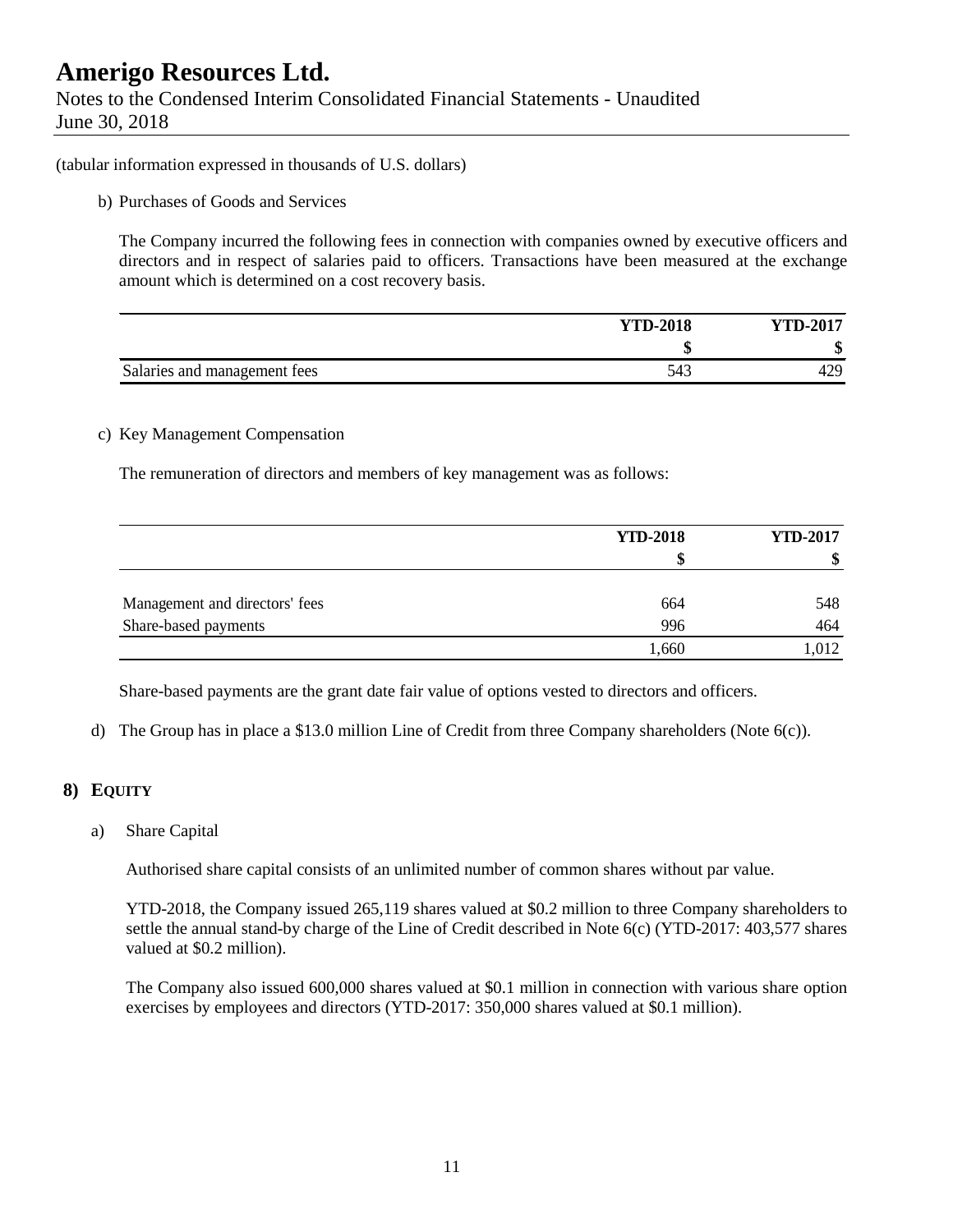Notes to the Condensed Interim Consolidated Financial Statements - Unaudited June 30, 2018

(tabular information expressed in thousands of U.S. dollars)

b) Share Options

A total of 2,950,000 options were granted YTD-2018 (2017: 2,950,000), with a weighted average fair value estimated at Cdn\$0.59 (2017: Cdn\$0.28) per option at the grant date based on the Black-Scholes option-pricing model using the following assumptions:

|                                 | 2018   | 2017   |
|---------------------------------|--------|--------|
|                                 | \$     | \$     |
| Weighted average share price    | 1.06   | 0.53   |
| Weighted average exercise price | 1.06   | 0.53   |
| Dividend yield                  | 0%     | 0%     |
| Risk free interest rate         | 1.98%  | 1.01%  |
| Pre-vest forfeiture rate        | 0%     | 0%     |
| Expected life (years)           | 4.28   | 4.27   |
| Expected volatility             | 70.60% | 66.82% |

Outstanding share options:

|                        | June 30, 2018 |          | December 31, 2017 |          |
|------------------------|---------------|----------|-------------------|----------|
|                        |               | Weighted |                   | Weighted |
|                        |               | average  |                   | average  |
|                        |               | exercise |                   | exercise |
|                        | <b>Share</b>  | price    | <b>Share</b>      | price    |
|                        | options       | Cdn\$    | options           | Cdn\$    |
|                        |               |          |                   |          |
| At start of the period | 11,050,000    | 0.37     | 12,600,000        | 0.44     |
| Granted                | 2,950,000     | 1.06     | 2,950,000         | 0.53     |
| Exercised              | (600,000)     | 0.18     | (1,300,000)       | 0.42     |
| Expired                |               |          | (3,200,000)       | 0.77     |
| At end of the period   | 13,400,000    | 0.53     | 11,050,000        | 0.37     |
| Vested and exercisable | 11,925,000    | 0.46     | 11,050,000        | 0.37     |

The weighted average trading price of the Company's stock on the dates in which options were exercised YTD-2018 was Cdn\$1.02 per share (YTD-2017: Cdn\$0.71 per share).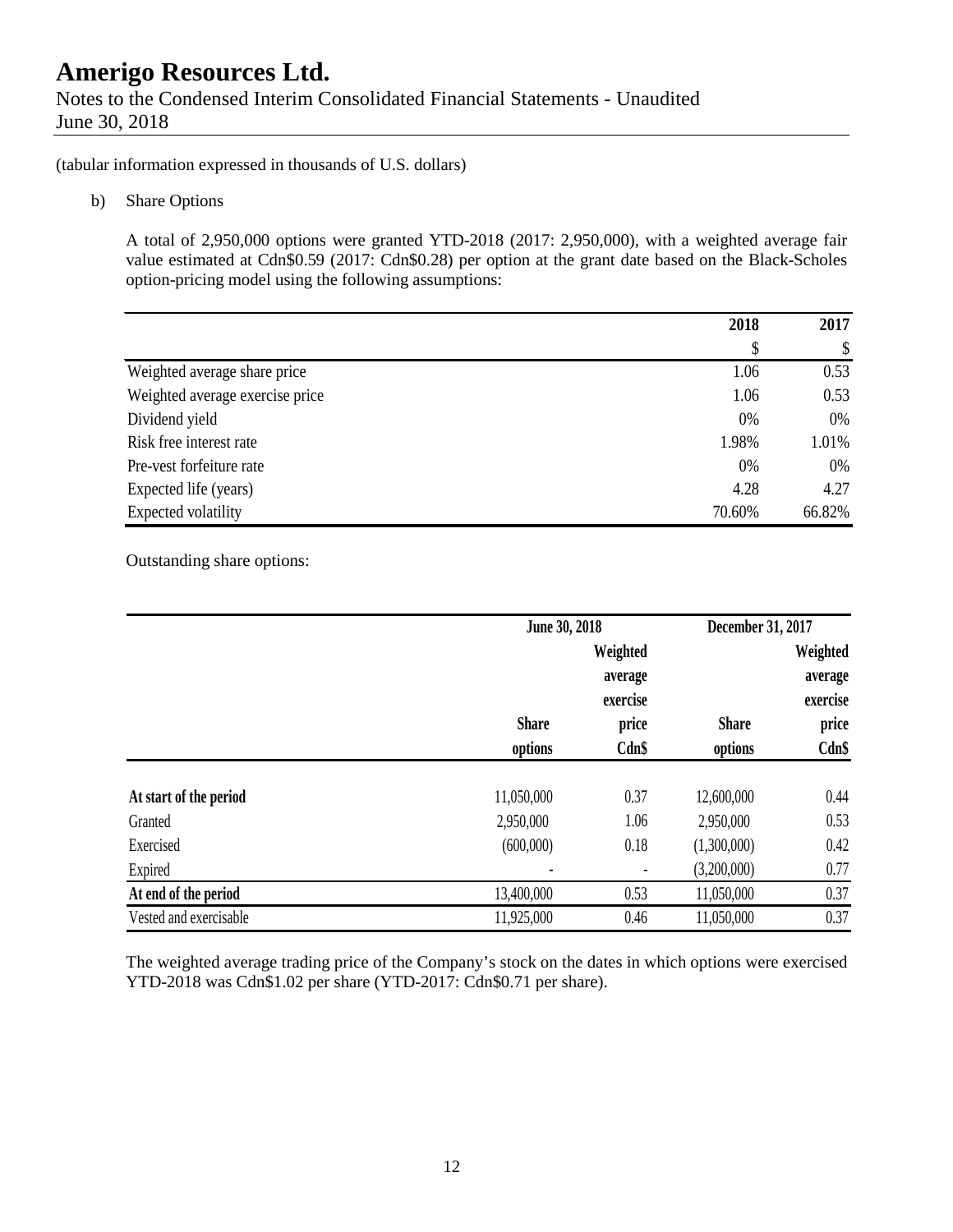Notes to the Condensed Interim Consolidated Financial Statements - Unaudited June 30, 2018

#### (tabular information expressed in thousands of U.S. dollars)

Information relating to share options outstanding at June 30, 2018 is as follows:

| Weighted<br>Average<br>remaining<br>life<br><sub>of</sub><br>outstanding<br>options<br>(years) | Weighted<br>average<br>exercise price<br>on vested<br>options<br>Cdn\$ | Weighted<br>average<br>exercise price<br><b>on</b><br>outstanding<br>options<br>Cdn\$ | options Price range<br>Cdn\$ | <b>Vested share</b> | Outstanding<br>share options |  |
|------------------------------------------------------------------------------------------------|------------------------------------------------------------------------|---------------------------------------------------------------------------------------|------------------------------|---------------------|------------------------------|--|
| 2.67                                                                                           | 0.14                                                                   | 0.14                                                                                  | $0.14 - 0.26$                | 2,600,000           | 2,600,000                    |  |
| 1.75                                                                                           | 0.37                                                                   | 0.37                                                                                  | $0.27 - 0.40$                | 1,700,000           | 1,700,000                    |  |
| 0.87                                                                                           | 0.44                                                                   | 0.44                                                                                  | $0.41 - 0.48$                | 3,200,000           | 3,200,000                    |  |
| 3.66                                                                                           | 0.53                                                                   | 0.53                                                                                  | $0.49 - 0.80$                | 2,950,000           | 2,950,000                    |  |
| 4.65                                                                                           | 1.06                                                                   | 1.06                                                                                  | $0.81 - 1.06$                | 1,475,000           | 2,950,000                    |  |
| 2.78                                                                                           | 0.46                                                                   | 0.53                                                                                  |                              | 11,925,000          | 13,400,000                   |  |

### **9) SEGMENT INFORMATION**

Operating segments are based on the reports reviewed by the board of directors to make strategic decisions.

The Group has one operating segment: the production of copper concentrates under a tolling agreement with DET (Note 2).

The geographic distribution of non-current assets is as follows:

|        |                 | Property, plant and equipment |                 | <b>Other</b> |  |
|--------|-----------------|-------------------------------|-----------------|--------------|--|
|        | <b>June 30,</b> | December 31,                  | <b>June 30,</b> | December 31, |  |
|        | 2018            | 2017                          | 2018            | 2017         |  |
| Chile  | 191,566         | 175,834                       | 5,303           | 5,441        |  |
| Canada | 162             | 177                           | ۰               |              |  |
|        | 191,728         | 176,011                       | 5,303           | 5,441        |  |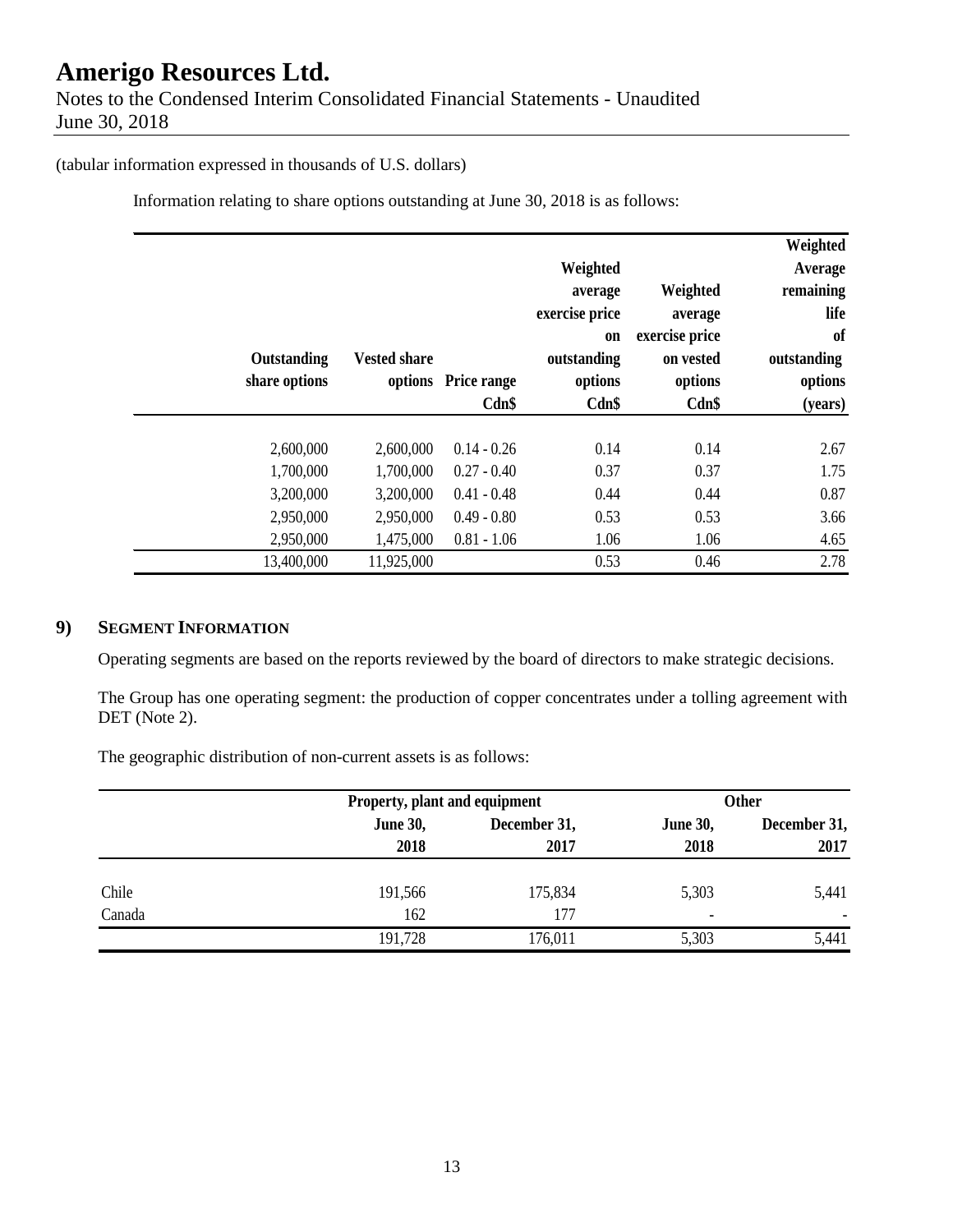Notes to the Condensed Interim Consolidated Financial Statements - Unaudited June 30, 2018

(tabular information expressed in thousands of U.S. dollars)

#### **10) REVENUE**

a) Revenue composition:

|                                          | Q2-2018  | Q2-2017 | <b>YTD-2018</b> | <b>YTD-2017</b> |
|------------------------------------------|----------|---------|-----------------|-----------------|
|                                          | \$       | \$      | \$              | \$              |
|                                          |          |         |                 |                 |
| Gross value of copper produced           | 45,049   | 39,267  | 90,911          | 77,917          |
| Notional items deducted from gross value |          |         |                 |                 |
| of copper produced:                      |          |         |                 |                 |
| DET royalites-copper                     | (10,642) | (7,856) | (21, 439)       | (15,571)        |
| Smelting and refining                    | (4,738)  | (5,410) | (9,778)         | (10,497)        |
| Transportation                           | (518)    | (534)   | (1,072)         | (1,037)         |
| Copper tolling revenue                   | 29,151   | 25,467  | 58,622          | 50,812          |
| Molybdenum and other revenue             | 3,848    | 4,393   | 8,258           | 8,792           |
|                                          | 32,999   | 29,860  | 66,880          | 59,604          |

b) Total revenue by product type and business unit:

The following table presents the Group's revenue composition disaggregated by product type.

The Group has a single business unit, consistent with the Group's single reportable segment (Note 9). A business unit can have revenue from more than one commodity as it can include an operation that produces more than one product.

|            | Q2-2018 | Q2-2017 | <b>YTD-2018</b> | <b>YTD-2017</b> |
|------------|---------|---------|-----------------|-----------------|
|            |         | \$      |                 | \$              |
|            |         |         |                 |                 |
| Copper     | 29,151  | 27,006  | 58,622          | 54,783          |
| Molybdenum | 3,848   | 2,854   | 8,258           | 4,821           |
|            | 32,999  | 29,860  | 66,880          | 59,604          |

#### c) Total revenue by region:

All of the Group's revenue originates in Chile.

YTD-2018, the Group's revenue from one customer represented 88% of reported revenue (YTD-2017: 92%).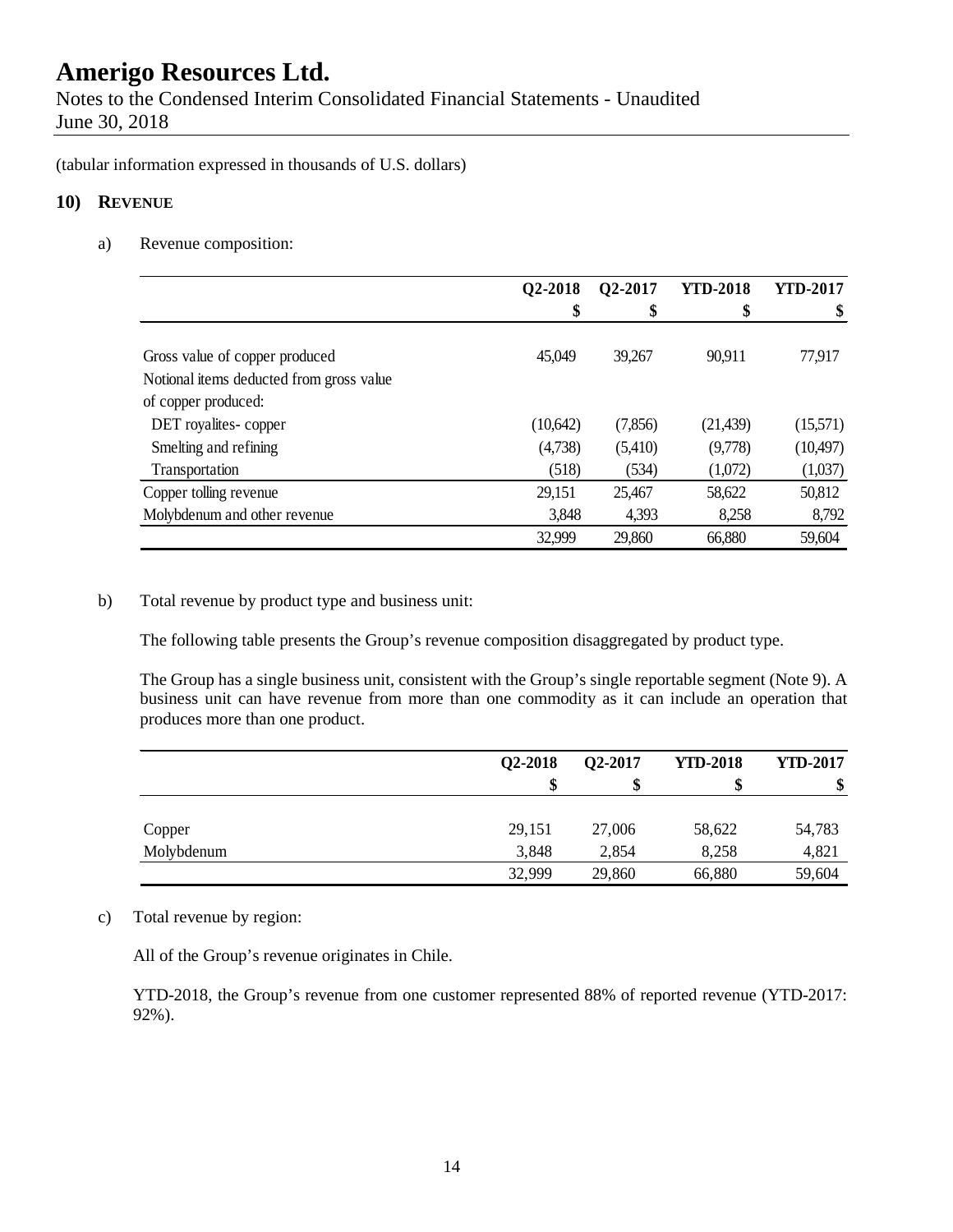Notes to the Condensed Interim Consolidated Financial Statements - Unaudited June 30, 2018

(tabular information expressed in thousands of U.S. dollars)

### **11) (EXPENSES) GAINS BY NATURE**

a) Tolling and production costs consist of the following:

|                               | Q2-2018  | Q2-2017   | <b>YTD-2018</b> | <b>YTD-2017</b> |
|-------------------------------|----------|-----------|-----------------|-----------------|
|                               | \$       | \$        |                 | \$              |
|                               |          |           |                 |                 |
| Tolling and production costs  | (21,459) | (21,068)  | (44,298)        | (43,734)        |
| Depreciation and amortization | (3,685)  | (3,578)   | (7,251)         | (7,162)         |
| Administration                | (1,419)  | (1,182)   | (3,115)         | (2,559)         |
| DET royalties - molybdenum    | (646)    | (338)     | (1,262)         | (472)           |
|                               | (27,209) | (26, 166) | (55, 926)       | (53, 927)       |

b) General and administration expenses consist of the following:

|                                            | Q2-2018 | <b>O2-2017</b> | <b>YTD-2018</b> | <b>YTD-2017</b> |
|--------------------------------------------|---------|----------------|-----------------|-----------------|
|                                            |         | S              |                 |                 |
|                                            |         |                |                 |                 |
| Share-based payment compensation           | (312)   | (223)          | (996)           | (464)           |
| Salaries, management and professional fees | (442)   | (388)          | (1,017)         | (806)           |
| Office and general expenses                | (141)   | (118)          | (440)           | (412)           |
|                                            | (895)   | 729)           | (2,453)         | (1,682)         |

#### c) Derivative to related parties (Note  $(7(a))$  consist of the following:

|                                              | Q2-2018 | Q2-2017 | <b>YTD-2018</b> | <b>YTD-2017</b> |
|----------------------------------------------|---------|---------|-----------------|-----------------|
|                                              |         | S       |                 | \$.             |
|                                              |         |         |                 |                 |
| Royalties to related parties                 | (244)   | (257)   | (480)           | (486)           |
| Fair value adjustments to royalty derivative | 483     | (2,215) | 305             | (3,079)         |
|                                              | 239     | (2,472) | (175)           | (3,565)         |

#### d) Other (expenses) gains consist of the following:

|                                 | Q2-2018 | Q2-2017 | <b>YTD-2018</b> | <b>YTD-2017</b> |
|---------------------------------|---------|---------|-----------------|-----------------|
|                                 |         | ٨D      |                 | ۱D              |
| Other gains                     | 53      |         | 151             | (10)            |
| Foreign exchange (expense) gain | (457)   | 28)     | (289)           | 23              |
|                                 | (404)   | 20)     | (138)           |                 |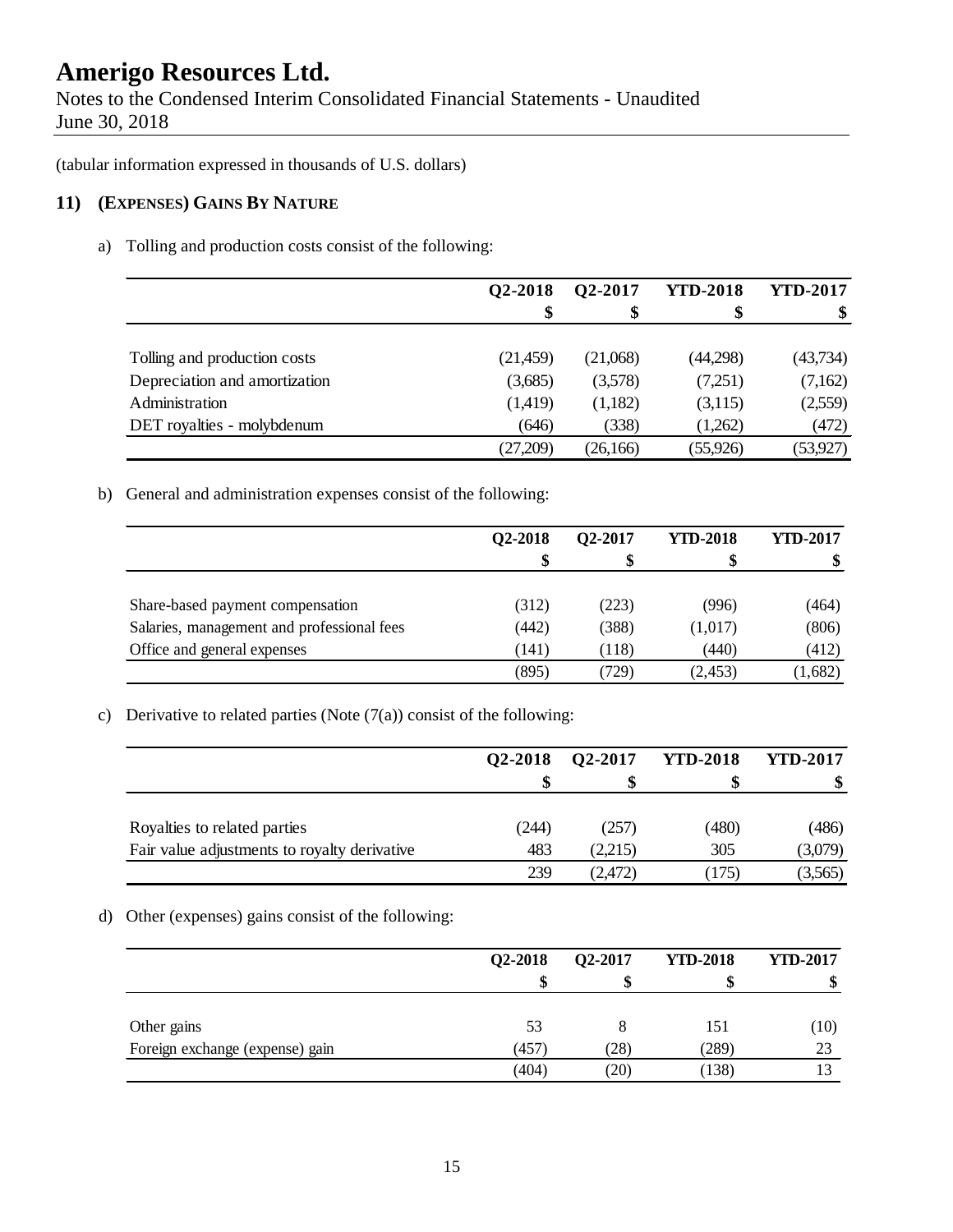Notes to the Condensed Interim Consolidated Financial Statements - Unaudited June 30, 2018

(tabular information expressed in thousands of U.S. dollars)

e) Finance expense consists of the following:

|                                               | Q2-2018 | Q2-2017 | <b>YTD-2018</b>    | <b>YTD-2017</b> |
|-----------------------------------------------|---------|---------|--------------------|-----------------|
|                                               |         |         |                    |                 |
| Finance, commitment and interest charges      | (1,022) | (1,762) | (2,335)            | (3,109)         |
| Fair value adjustments to interest rate swaps | 110     | 100     | 438                | 94              |
|                                               | (912)   | 1,662)  | $^{\prime}1,\!897$ | (3,015)         |

### **12) SUPPLEMENTARY CASH FLOW INFORMATION**

#### a) Cash and cash equivalents

|                                                            | <b>June 30,</b> | December 31,<br>2017 |
|------------------------------------------------------------|-----------------|----------------------|
|                                                            | 2018            |                      |
|                                                            | \$              | \$                   |
|                                                            |                 |                      |
| Cash at bank and on hand                                   | 13,861          | 19,595               |
| Short-term bank deposits                                   | 129             | 629                  |
|                                                            | 13,990          | 20,224               |
| Cash held in a debt service reserve account (Note $6(a)$ ) | 7,400           | 7,300                |
|                                                            | 21,390          | 27,524               |

### b) Cash payments of interest and taxes

|                                                                                | <b>YTD-2018</b> | <b>YTD-2017</b> |
|--------------------------------------------------------------------------------|-----------------|-----------------|
|                                                                                | \$              | \$              |
|                                                                                |                 |                 |
| Interest and taxes paid                                                        |                 |                 |
| Interest paid                                                                  | 2,329           | 1,582           |
| Income taxes paid                                                              | 2,501           | 649             |
| Other                                                                          |                 |                 |
| Increase in accounts payable related to the acquisition                        |                 |                 |
| of plant and equipment                                                         | 2,125           | 201             |
| Cash paid during the year in connection with the derivative to related parties | 480             | 815             |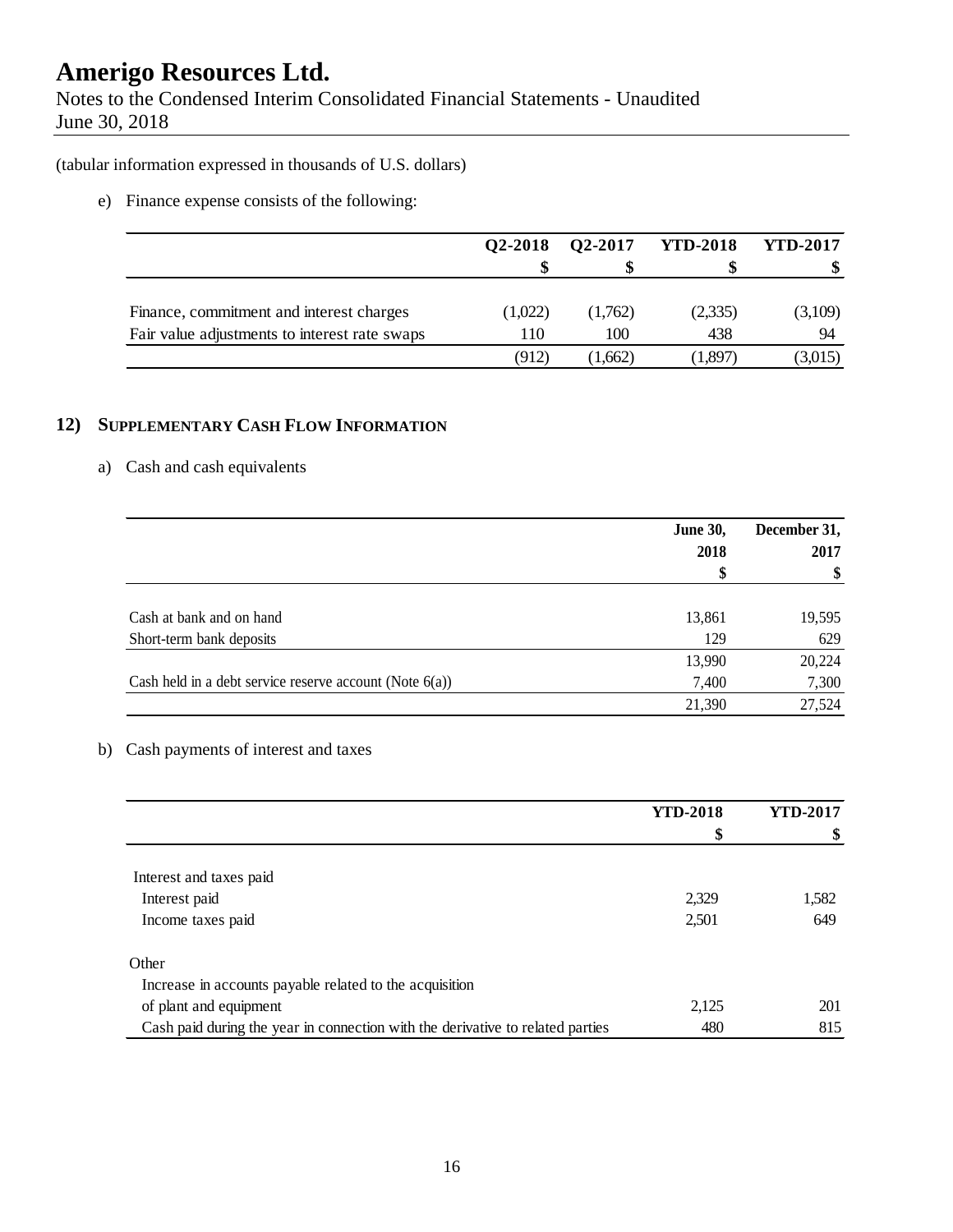Notes to the Condensed Interim Consolidated Financial Statements - Unaudited June 30, 2018

(tabular information expressed in thousands of U.S. dollars)

#### **13) FAIR VALUE MEASUREMENT**

Certain of the Group's financial assets and liabilities are measured at fair value on a recurring basis and classified in their entirety based on the lowest level of input that is significant to the fair value measurement.

The fair value hierarchy has three levels that prioritize the inputs to valuation techniques used to measure fair value, with Level 1 inputs having the highest priority. The levels and valuation techniques used to value the Group's financial assets and liabilities are the following:

- Level 1 Unadjusted quoted prices in active markets for identical assets and liabilities that the Group can access at the measurement date. The Group values its investments using quoted market prices in active markets.
- Level 2 Inputs other than quoted prices included within Level 1 that are observable for the asset or liability directly or indirectly. The Group's copper and molybdenum trade and settlement receivables are embedded derivatives in circumstances when the value of these receivables changes as underlying commodity market prices vary. The fair values of these receivables are adjusted each reporting period by reference to forward market prices and changes in fair value are recorded as a component of revenue.
- Level 3 Significant unobservable inputs that are not based on observable market data. The Group includes the derivative to related parties in Level 3 of the fair value hierarchy because it is not tradeable or associated with observable price transparency. Management reviews the fair value of this derivative on a quarterly basis based on management's best estimates, which are unobservable inputs. Fair value is calculated by applying the discounted cash flow approach on a valuation model that considers the present value of the net cash flows expected to be paid to related parties (Note 7(a)). The Group has also included the IRS in Level 3 of the fair value hierarchy due to the lack of observable market quotes on these instruments. The fair values of IRS were determined with the assistance of third parties who performed a discounted cash flow valuation based on forward interest rate curves.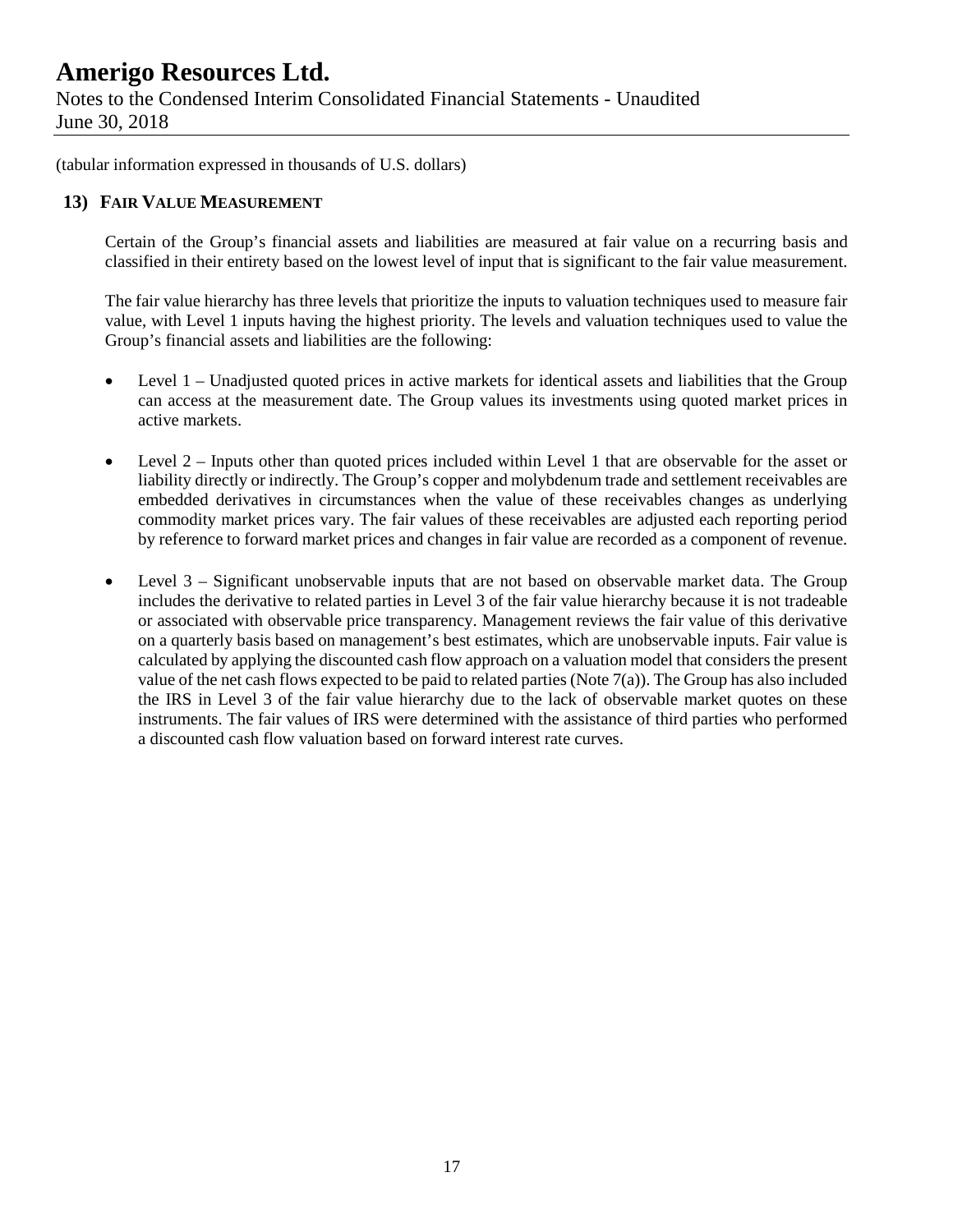Notes to the Condensed Interim Consolidated Financial Statements - Unaudited June 30, 2018

(tabular information expressed in thousands of U.S. dollars)

|                                  | Level 1 | Level 2 | Level 3   | <b>Total</b> |
|----------------------------------|---------|---------|-----------|--------------|
|                                  | \$      | \$      | \$        | \$           |
| June 30, 2018                    |         |         |           |              |
| Investments                      | 2,155   |         |           | 2,155        |
| Trade and settlement receivables |         | 5,751   |           | 5,751        |
| Interest rate swaps              |         |         | 248       | 248          |
| Derivative to related parties    |         |         | (11,888)  | (11, 888)    |
|                                  | 2,155   | 5,751   | (11,640)  | (3, 734)     |
|                                  | Level 1 | Level 2 | Level 3   | <b>Total</b> |
|                                  | \$      | \$      | \$        | \$           |
| December 31, 2017                |         |         |           |              |
| Investments                      | 3,014   |         |           | 3,014        |
| Trade and settlement receivables |         | 6,581   |           | 6,581        |
| Interest rate swaps              |         |         | (190)     | (190)        |
| Derivative to related parties    |         |         | (12,193)  | (12, 193)    |
|                                  | 3,014   | 6,581   | (12, 383) | (2,788)      |

### **14) COMMITMENTS**

- a) MVC has a long-term agreement for the supply of 100% of MVC's power requirements to December 31, 2032. The agreement establishes minimum stand-by charges based on peak hour power supply calculations, currently estimated to range from \$1.4 million to \$1.8 million per month.
- b) At June 30, 2018, MVC had commitments of \$7.1 million for purchase orders for the Cauquenes Phase Two expansion.
- c) At June 30, 2018, the Company had a commitment of Chilean U.F. 201,903 (approximately \$8.4 million at this date) for the molybdenum plant expansion. Payments are scheduled to be made over a period of five years estimated to commence in October 2018.
- d) The Company has an agreement for the lease of office premises in Vancouver to December 1, 2021. Rent commitments under the agreement are approximately \$0.5 million.